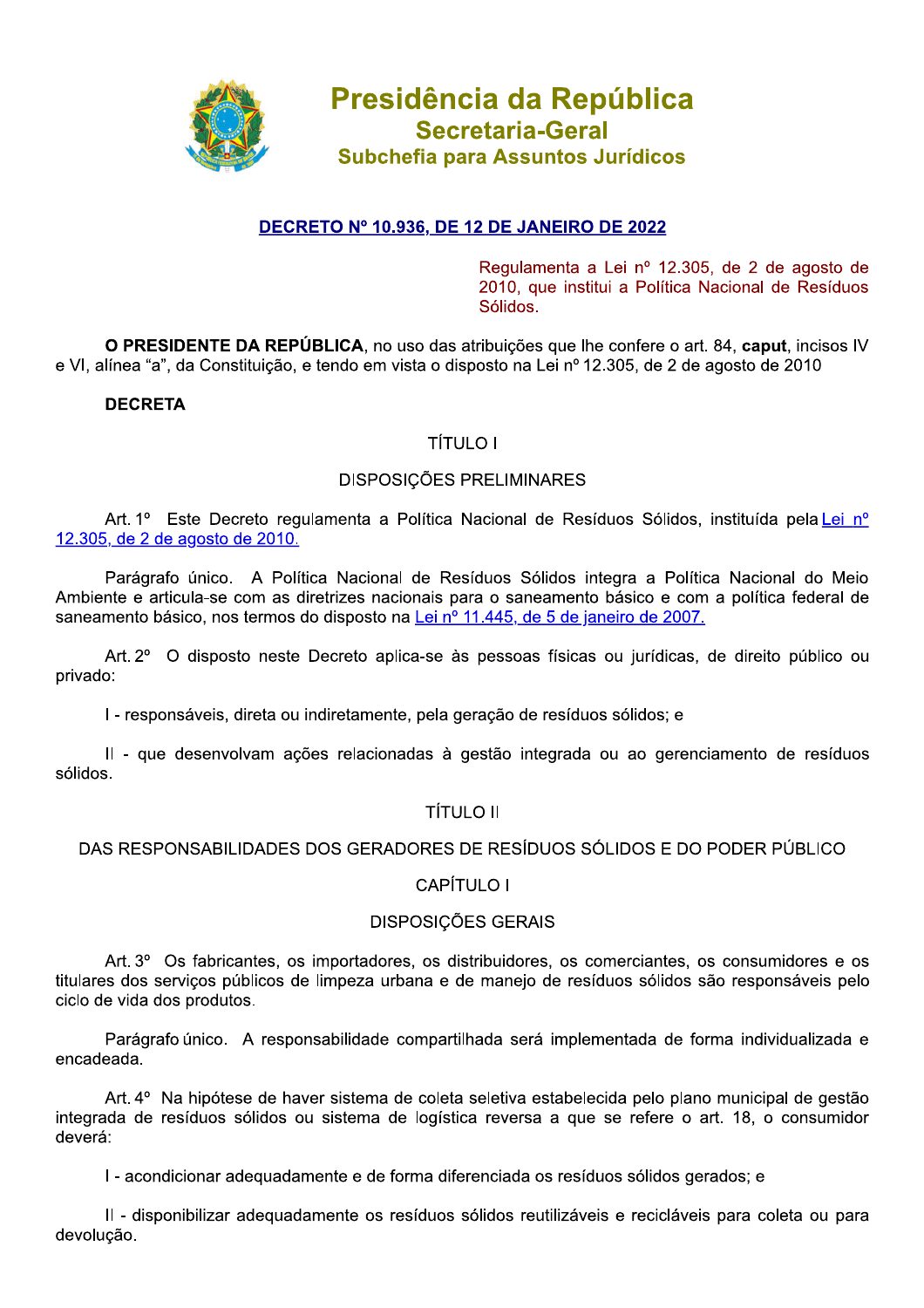Art. 5° O disposto no art. 4° não isenta o consumidor de observar as regras previstas na legislação do titular do servico público de limpeza urbana e manejo de resíduos sólidos referentes:

I - ao acondicionamento:

II - à segregação; e

III - à destinação final dos resíduos.

Art. 6° O Poder Público, o setor empresarial e a sociedade são responsáveis pela efetividade das ações destinadas a assegurar a observância à Política Nacional de Resíduos Sólidos e ao disposto na Lei nº 12.305, de 2010, e neste Decreto.

Art. 7º O disposto no art. 32 da Lei nº 12.305, de 2010, não se aplica às embalagens de produtos destinados à exportação.

Parágrafo único. Na hipótese prevista no caput, o fabricante atenderá às exigências do país importador.

#### **CAPÍTULO II**

#### DA COLETA SELETIVA

Art. 8º A coleta seletiva será realizada em conformidade com as determinações dos titulares do serviço público de limpeza urbana e de manejo de resíduos sólidos, por meio da segregação prévia dos referidos resíduos, de acordo com sua constituição ou sua composição.

§ 1° O sistema de coleta seletiva, de acordo com as metas estabelecidas nos planos de resíduos sólidos:

I - será implantado pelo titular do serviço público de limpeza urbana e de manejo de resíduos sólidos;

II - estabelecerá, no mínimo, a separação de resíduos secos e orgânicos, de forma segregada dos rejeitos; e

III - será progressivamente estendido à separação dos resíduos secos em suas parcelas específicas.

§ 2º Para fins do disposto neste artigo, os geradores de resíduos sólidos deverão segregá-los e disponibilizá-los adequadamente, na forma estabelecida pelo titular do serviço público de limpeza urbana e de manejo de resíduos sólidos.

Art. 9° Os titulares do servico público de limpeza urbana e de manejo de resíduos sólidos, em sua área de abrangência, estabelecerão os procedimentos para o acondicionamento adequado e para a disponibilização dos resíduos sólidos objeto da coleta seletiva.

Art. 10. O sistema de coleta seletiva de resíduos sólidos priorizará a participação de cooperativas ou de outras formas de associação de catadores de materiais reutilizáveis e recicláveis constituídas por pessoas físicas de baixa renda.

Art. 11. A coleta seletiva será implementada sem prejuízo da implementação e operacionalização de sistemas de logística reversa.

#### CAPÍTULO III

#### **DA LOGÍSTICA REVERSA**

#### Seção I

#### Do Programa Nacional de Logística Reversa

Art. 12. Fica instituído o Programa Nacional de Logística Reversa, integrado ao Sistema Nacional de Informações Sobre a Gestão dos Resíduos Sólidos - Sinir e ao Plano Nacional de Resíduos Sólidos -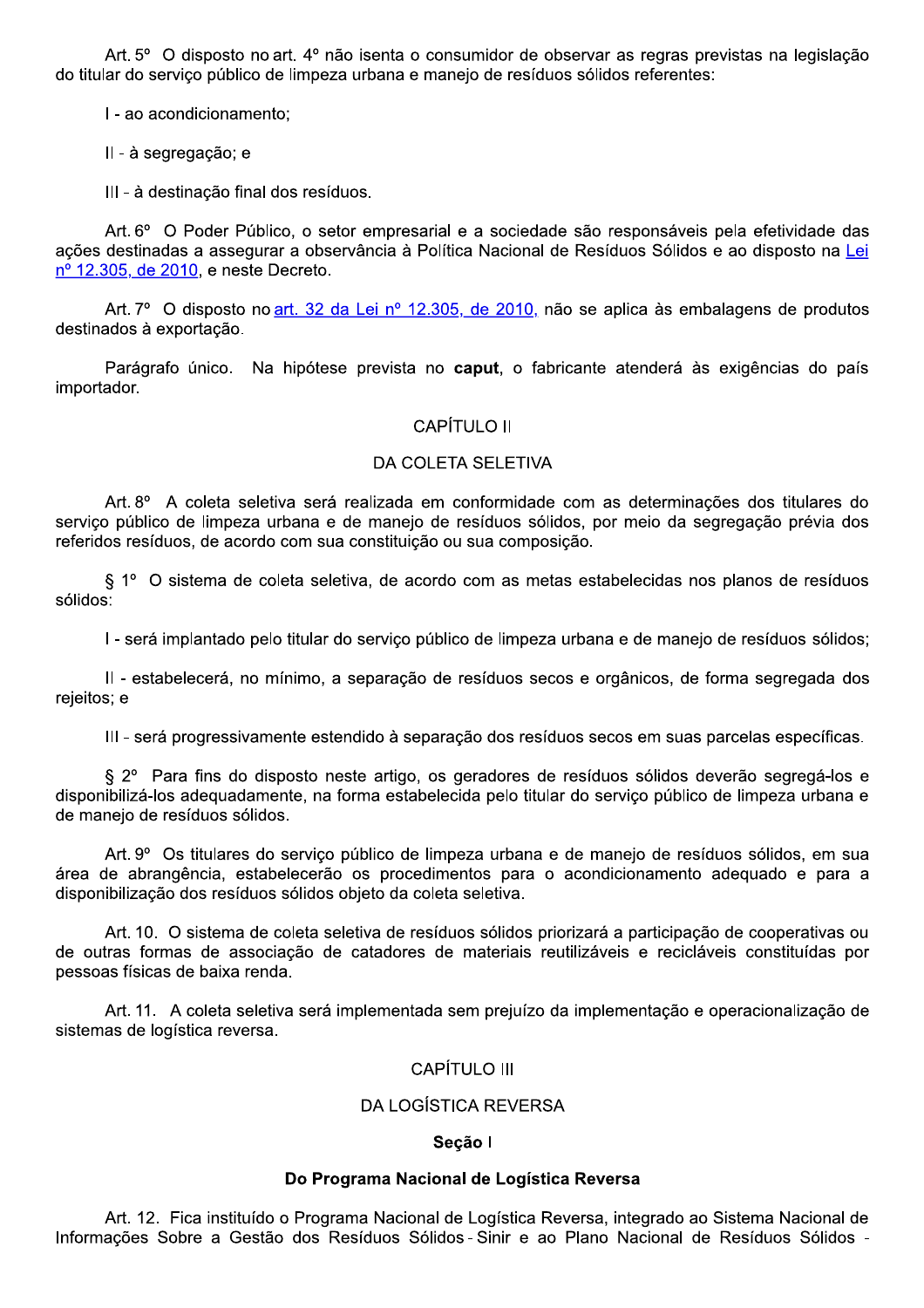Planares.

§ 1º O Programa Nacional de Logística Reversa é instrumento de coordenação e de integração dos sistemas de logística reversa e tem como obietivos:

I - otimizar a implementação e a operacionalização da infraestrutura física e logística;

II - proporcionar ganhos de escala; e

III - possibilitar a sinergia entre os sistemas.

§ 2º O Programa Nacional de Logística Reversa será coordenado pelo Ministério do Meio Ambiente.

§ 3º Ato do Ministério do Meio Ambiente estabelecerá os critérios e as diretrizes do Programa Nacional de Logística Reversa.

Art. 13. A logística reversa é instrumento de desenvolvimento econômico e social caracterizado pelo conjunto de ações, de procedimentos e de mejos destinados a viabilizar a coleta e a restituição dos resíduos sólidos ao setor empresarial, para reaproveitamento, em seu ciclo ou em outros ciclos produtivos, ou para outra destinação final ambientalmente adequada.

Art. 14. Os fabricantes, os importadores, os distribuidores e os comerciantes dos produtos a que se referem os incisos II. III. V e VI do caput do art. 33 da Lei nº 12.305, de 2010, e dos produtos e das embalagens de que tratam os incisos I e IV do **caput** e o § 1º do art. 33 da referida Lei deverão:

I - estruturar, implementar e operar os sistemas de logística reversa, por meio do retorno dos produtos e das embalagens após o uso pelo consumidor; e

Il - assegurar a sustentabilidade econômico-financeira da logística reversa.

§ 1º Para fins do disposto no caput, os fabricantes, os importadores, os distribuidores e os comerciantes ficam responsáveis pela realização da logística reversa no limite da proporção dos produtos que colocarem no mercado interno, conforme metas progressivas, intermediárias e finais estabelecidas no instrumento que determinar a implementação da logística reversa.

§ 2º Na implementação e na operacionalização do sistema de logística reversa, poderão ser:

I - adotados procedimentos de compra de produtos ou de embalagens usadas; e

II - instituídos postos de entrega de resíduos reutilizáveis e recicláveis.

§ 3º As cooperativas e as associações de catadores de materiais recicláveis poderão integrar o sistema de logística reversa de que trata o caput:

I - desde que sejam legalmente constituídas, cadastradas e habilitadas, nos termos do disposto nos art. 40 e art. 42; e

II - por meio de instrumento legal firmado entre a cooperativa ou a associação e as empresas ou entidades gestoras para prestação dos serviços, na forma prevista na legislação.

§ 4° Na hipótese de a importação dos produtos de que trata este artigo ser realizada por terceiro. nas modalidades por conta e ordem e por encomenda, na qual a mercadoria importada seja repassada ao adquirente ou ao encomendante, conforme o caso, e este se configure como o real destinatário do produto, a estruturação, a implementação e a operacionalização do sistema de logística reversa de que trata o caput serão de responsabilidade do adquirente ou do encomendante do produto, de acordo com a modalidade contratada, conforme estabelecido em regulamentos específicos.

§ 5° A empresa terceirizada contratada para efetuar a importação deve apresentar, por meio eletrônico, ao órgão de controle a cópia do contrato firmado entre as partes e do termo aditivo, quando houver, que caracterize a vinculação da entrega das unidades importadas à empresa contratante, com menção à responsabilidade do adquirente ou do encomendante pelo cumprimento da legislação que trata do sistema de logística reversa.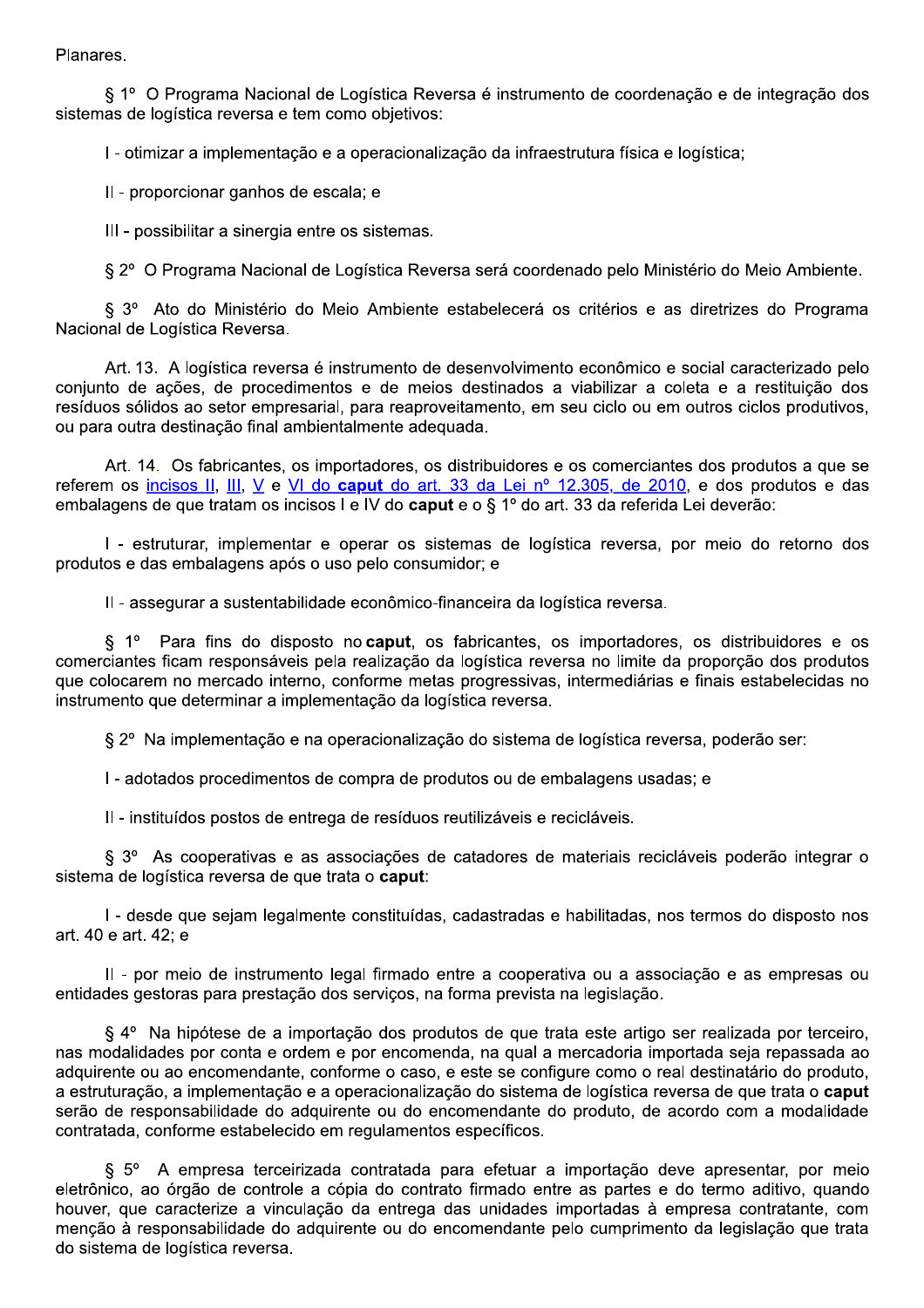§ 6° Na hipótese de inobservância ao disposto no § 5°, a empresa terceirizada contratada para efetuar a importação observará o disposto no caput quanto à estruturação, à implementação e à operacionalização do sistema de logística reversa.

§ 7º A empresa importadora terceirizada incluirá na declaração de importação, para as autoridades competentes, a informação do responsável por estruturar, implementar e operacionalizar o sistema de logística reversa do importador, conforme definido em contrato, na forma prevista no § 4°.

Art. 15. Os sistemas de logística reversa deverão ser integrados ao Sinir, no prazo de cento e oitenta dias, contado da data de publicação deste Decreto.

§ 1º Fica instituído o manifesto de transporte de resíduos, documento autodeclaratório e válido no território nacional, emitido pelo Sinir, para fins de fiscalização ambiental dos sistemas de logística reversa de que trata o art. 14.

§ 2<sup>o</sup> Além das informações sobre o transporte de resíduos, os responsáveis pelos sistemas de logística reversa integrarão e manterão atualizadas as informações, entre outras solicitadas pelo Ministério do Meio Ambiente, sobre:

I - a localização de pontos de entrega voluntária;

II - os pontos de consolidação; e

III - os resultados obtidos, consideradas as metas estabelecidas.

§ 3º Ato do Ministro de Estado do Meio Ambiente poderá definir as normas e os critérios para atendimento ao disposto neste artigo.

Art. 16. A fiscalização do cumprimento das obrigações previstas em instrumentos de logística reversa caberá aos órgãos executores, seccionais e locais do Sistema Nacional do Meio Ambiente -Sisnama, estabelecidos pela Lei nº 6.938, de 31 de agosto de 1981, e pelos seus regulamentos, sem prejuízo do exercício das competências de outros órgãos e entidades públicos.

Art. 17. O sistema de logística reversa de agrotóxicos, seus resíduos e suas embalagens, observará o disposto em legislação específica sobre a matéria.

#### Secão II

# Dos instrumentos e da forma de implantação da logística reversa

Art. 18. Os sistemas de logística reversa serão implementados e operacionalizados por meio dos sequintes instrumentos:

I - acordos setoriais:

II - regulamentos editados pelo Poder Público; ou

III - termos de compromisso.

§ 1º Os instrumentos de que trata o caput disporão, no mínimo, sobre:

I - definicões:

II - objeto;

III - estruturação da implementação do sistema de logística reversa;

IV - operacionalização do sistema de logística reversa e do seu plano operativo;

V - financiamento do sistema de logística reversa;

VI - governança para acompanhamento de performance;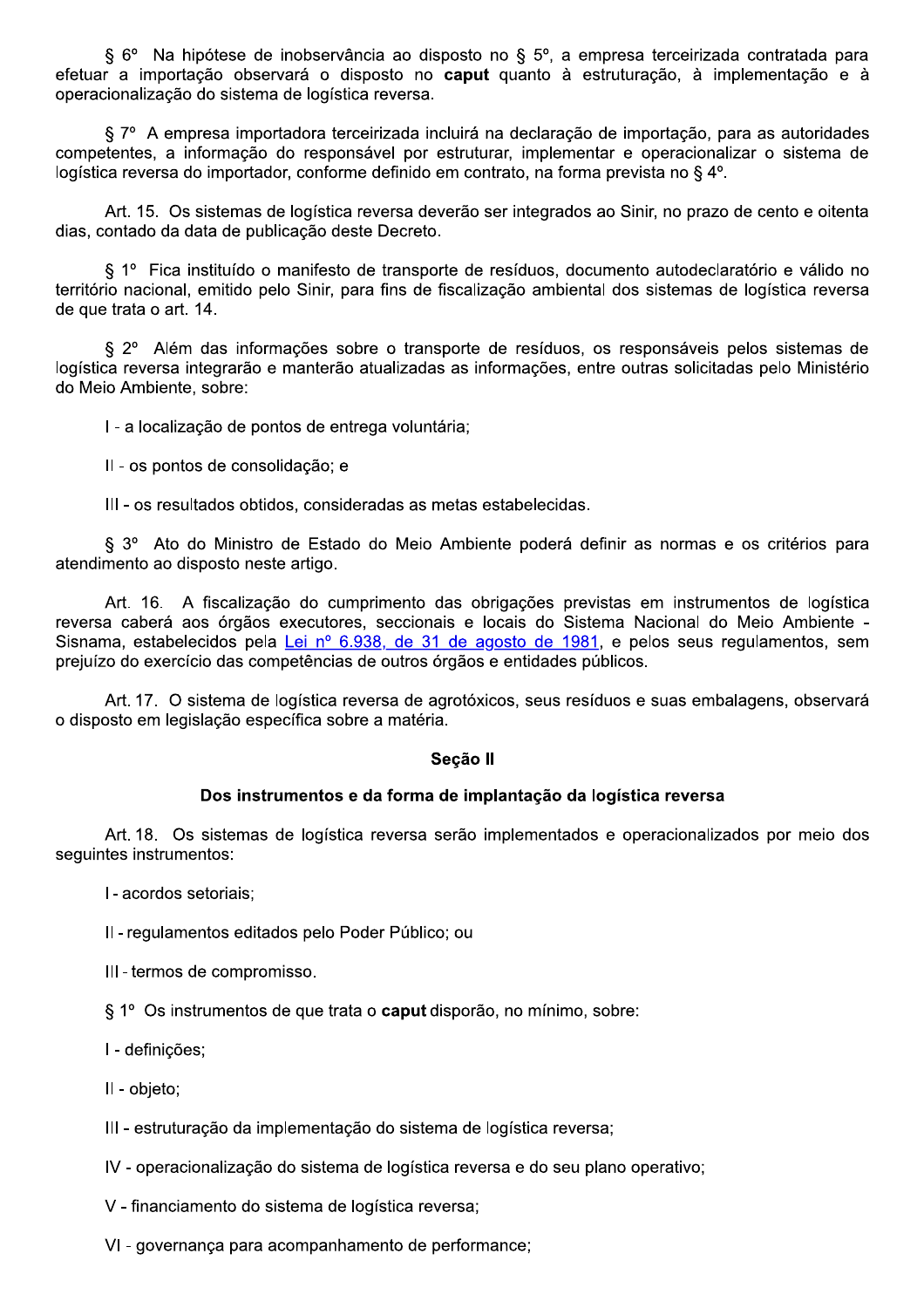VII - entidades gestoras;

VIII - forma de participação dos consumidores no sistema de logística reversa;

IX - obrigações dos fabricantes, dos importadores, dos distribuidores e dos comerciantes;

X - planos de comunicação e de educação ambiental;

XI - objetivos, metas e cronograma;

XII - monitoramento e avaliação do sistema;

XIII - viabilidade técnica e econômica do sistema de logística reversa; e

XIV - gestão de riscos e de resíduos perigosos.

§ 2º As propostas de acordo setorial e de termo de compromisso serão acompanhadas:

I-dos atos constitutivos das entidades participantes e da relação dos associados de cada entidade, se for o caso:

II-dos documentos comprobatórios de identificação e qualificação dos representantes e dos signatários da proposta e cópia dos respectivos mandatos: e

III-da cópia de estudos, de dados e de informações que embasarem a proposta.

§ 3º Os instrumentos de que trata o caput serão avaliados com, no mínimo, cento e oitenta dias de antecedência quanto ao prazo estabelecido no instrumento ou em termo aditivo correspondente.

Art. 19. Os instrumentos de que trata o art. 18 estabelecidos:

I - em âmbito nacional prevalecem sobre os firmados em âmbito regional, distrital ou estadual; e

II - em âmbito regional, distrital ou estadual prevalecem sobre os firmados em âmbito municipal.

Parágrafo único. Os instrumentos de que trata o art. 18 com menor abrangência geográfica:

I - não alteram as obrigações dos fabricantes, dos importadores, dos distribuidores e dos comerciantes na forma prevista no art. 14; e

II - devem ser compatíveis com as normas previstas em acordos setoriais, regulamentos e termos de compromisso estabelecidos com maior abrangência geográfica.

Art. 20. Os sistemas de logística reversa serão estendidos, por meio da utilização dos instrumentos previstos no art. 18, aos:

I - produtos comercializados em embalagens plásticas, metálicas ou de vidro; e

Il - demais produtos e embalagens, considerados prioritariamente o grau e a extensão do impacto à saúde pública e ao meio ambiente dos resíduos gerados.

§ 1º Ato do Ministério do Meio Ambiente definirá os produtos e as embalagens a que se refere o caput.

§ 2° Para fins do disposto no § 1°, serão ouvidos previamente:

I - o Ministério da Saúde:

II - o Ministério da Agricultura, Pecuária e Abastecimento;

III - o Ministério da Economia; e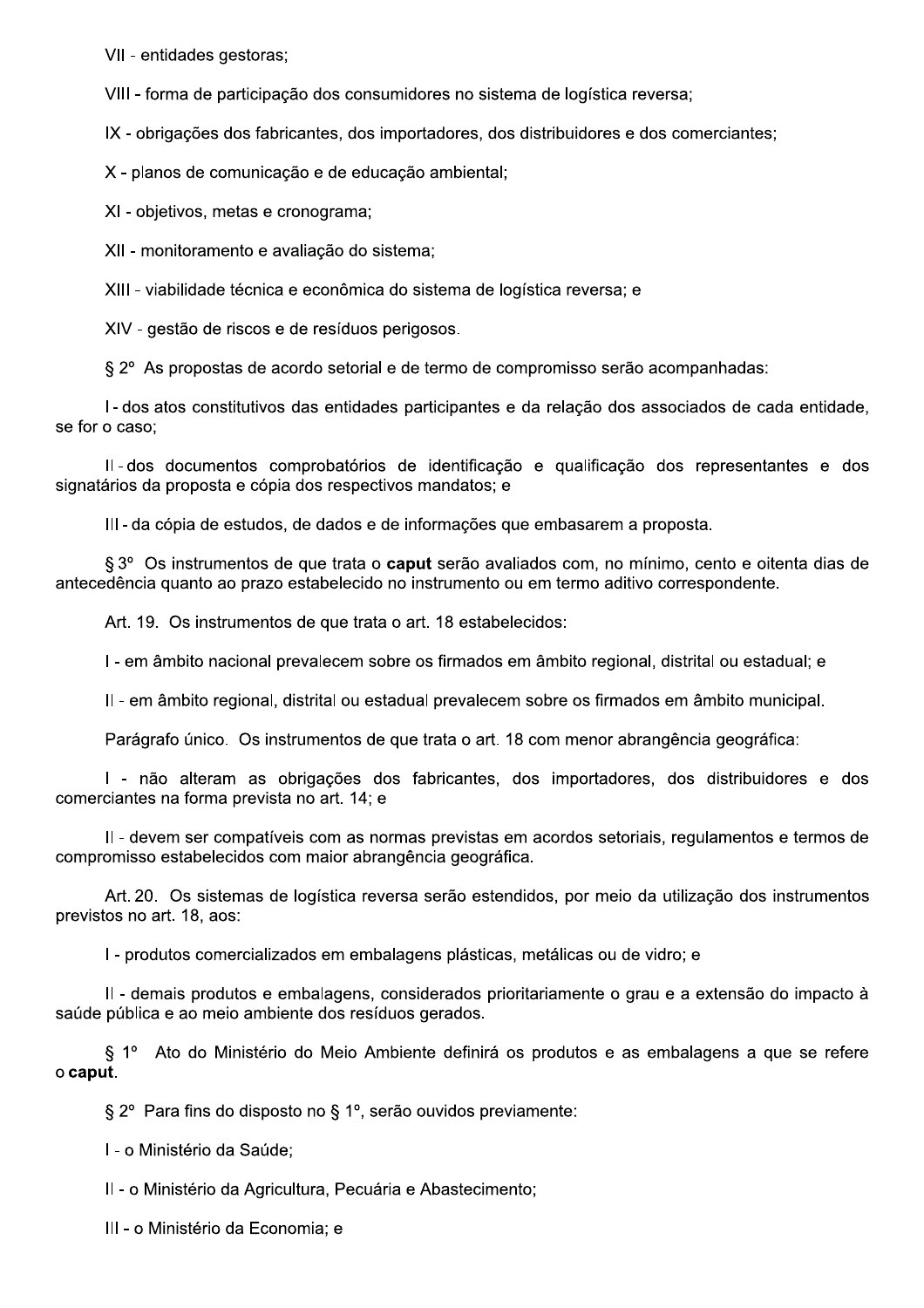IV - o Ministério do Desenvolvimento Regional.

§ 3° Os órgãos a que se refere o § 2° terão o prazo de trinta dias para se manifestar, contado da data de envio de ofício pelo Ministério do Meio Ambiente por meio eletrônico.

# Subseção I

#### Dos acordos setoriais

Art. 21. Os acordos setoriais a que se refere o inciso I do caput do art. 18 são atos de natureza contratual, firmados entre o Poder Público e os fabricantes, os importadores, os distribuidores ou os comerciantes, com vistas à implantação da responsabilidade compartilhada pelo ciclo de vida do produto.

Art. 22. A implementação ou o aprimoramento de sistema de logística reversa por meio de acordo setorial de âmbito nacional observará o seguinte procedimento:

I - apresentação de proposta formal pelos fabricantes, pelos importadores, pelos distribuidores ou pelos comerciantes dos produtos e das embalagens a que se refere o art. 14, ao Ministério do Meio Ambiente, com as informações estabelecidas no § 1º do art. 18 e os documentos de que trata o § 2º do referido artigo;

II - submissão da proposta à consulta pública, pelo Ministério do Meio Ambiente, pelo prazo de trinta dias, contado da data da sua divulgação;

III - oitiva dos órgãos federais com competências relacionadas à matéria, após o encerramento da consulta pública de que trata o inciso II, que deverão se manifestar no prazo de trinta dias: e

IV - consolidação e análise das manifestações a que se refere o inciso III e das contribuições recebidas por meio da consulta pública, pelo Ministério do Meio Ambiente, que poderá:

a) aceitar a proposta, hipótese em que convidará os representantes do setor empresarial para assinatura do acordo setorial, com a publicação de seu extrato no Diário Oficial da União:

b) solicitar aos representantes do setor empresarial a complementação ou o ajuste da proposta de acordo setorial, com subsequente encaminhamento para a hipótese prevista na alínea "a" ou "c"; ou

c) determinar o arquivamento do processo, quando não houver consenso na negociação do acordo.

# Subseção II

#### Do regulamento

Art. 23. A logística reversa poderá ser implementada ou aprimorada diretamente por meio de regulamento editado pelo Poder Executivo.

Art. 24. A implementação ou o aprimoramento de sistema de logística reversa por meio de regulamento editado pelo Poder Executivo federal observará o seguinte procedimento:

I - elaboração de proposta de regulamento pelo Ministério do Meio Ambiente, com as informações estabelecidas no § 1º do art. 18;

Il - submissão da proposta à consulta pública, pelo Ministério do Meio Ambiente, pelo prazo de trinta dias, contado da data da sua divulgação:

III - oitiva dos órgãos federais com competências relacionadas à matéria, após o encerramento da consulta pública, que deverão se manifestar no prazo de trinta dias; e

IV - consolidação e análise das manifestações dos órgãos federais com competências relacionadas à matéria a que se refere o inciso III e das contribuicões recebidas por meio da consulta pública, pelo Ministério do Meio Ambiente, que poderá:

a) ajustar e encaminhar a proposta de regulamento ao Presidente da República; ou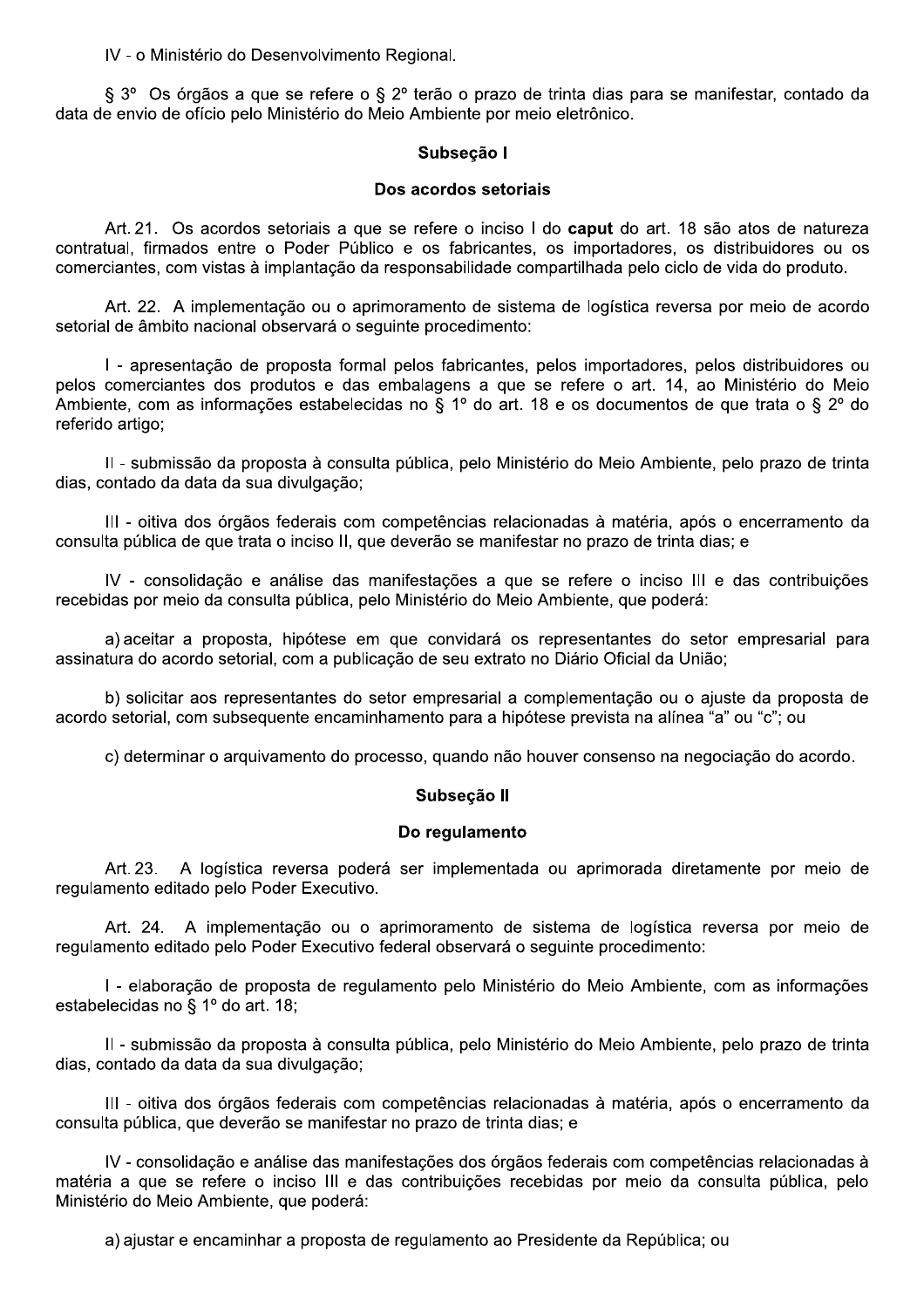b) determinar o arquivamento do processo, na hipótese de concluir pela inviabilidade da proposta.

§ 1º Os fabricantes, os importadores, os distribuidores e os comerciantes deverão apresentar, no prazo estabelecido para a realização da consulta pública, estudo de viabilidade técnica e econômica do sistema de logística reversa objeto do regulamento, de forma a contribuir para o aprimoramento da proposta.

§ 2º O estudo de que trata o § 1º não vincula a decisão final do Ministério do Meio Ambiente e a ausência de seu envio, no prazo estabelecido, não obsta a continuidade do procedimento previsto no caput ou a edição do regulamento.

#### Subseção III

#### Dos termos de compromisso

Art. 25. O Poder Público poderá firmar os termos de compromisso de que trata o inciso III do caput art. 18 com os fabricantes, os importadores, os distribuidores ou os comerciantes a que se refere o art. 14, com vistas ao estabelecimento de sistema de logística reversa:

I - nas hipóteses em que não houver, na mesma área de abrangência, o acordo setorial ou o regulamento específico de que trata o art. 18, nos termos do disposto neste Decreto; ou

II - para o estabelecimento de compromissos e metas mais exigentes do que aqueles previstos no acordo setorial ou no regulamento de que trata o art. 18.

Art. 26. A implementação ou o aprimoramento de sistema de logística reversa por meio de termo de compromisso de âmbito nacional observará o seguinte procedimento:

I - apresentação de proposta formal pelos fabricantes, pelos importadores, pelos distribuidores ou pelos comerciantes dos produtos e das embalagens a que se refere o art. 14, ao Ministério do Meio Ambiente, com as informações estabelecidas no § 1º do art. 18 e os documentos de que trata o § 2º do referido artigo:

Il - oitiva dos órgãos federais com competências relacionadas à matéria, que deverão se manifestar no prazo de quinze dias; e

III - análise das manifestações a que se refere o inciso II, pelo Ministério do Meio Ambiente, que poderá:

a) aceitar a proposta, hipótese em que convidará os representantes do setor empresarial para assinatura do termo de compromisso, com a publicação de seu extrato no Diário Oficial da União;

b) solicitar aos representantes do setor empresarial a complementação ou o ajuste da proposta de termo de compromisso, com subsequente encaminhamento para a hipótese prevista na alínea "a" ou "c"; ou

c) determinar o arquivamento do processo, quando não houver consenso na negociação do termo de compromisso.

Parágrafo único. Os sistemas de logística reversa estabelecidos por termo de compromisso não serão precedidos de consulta pública.

#### Subsecão IV

#### Da isonomia

Art. 27. Fica assegurada a isonomia na fiscalização e no cumprimento das obrigações imputadas aos fabricantes, aos importadores, aos distribuidores e aos comerciantes de produtos, de seus resíduos e de suas embalagens sujeitos à logística reversa obrigatória.

Art. 28. Os fabricantes, os importadores, os distribuidores e os comerciantes de produtos, de seus resíduos e de suas embalagens aos quais se refere o caput do art. 33 da Lei nº 12.305, de 2 de agosto de 2010, e de outros produtos, de seus resíduos ou de suas embalagens que sejam objeto de logística reversa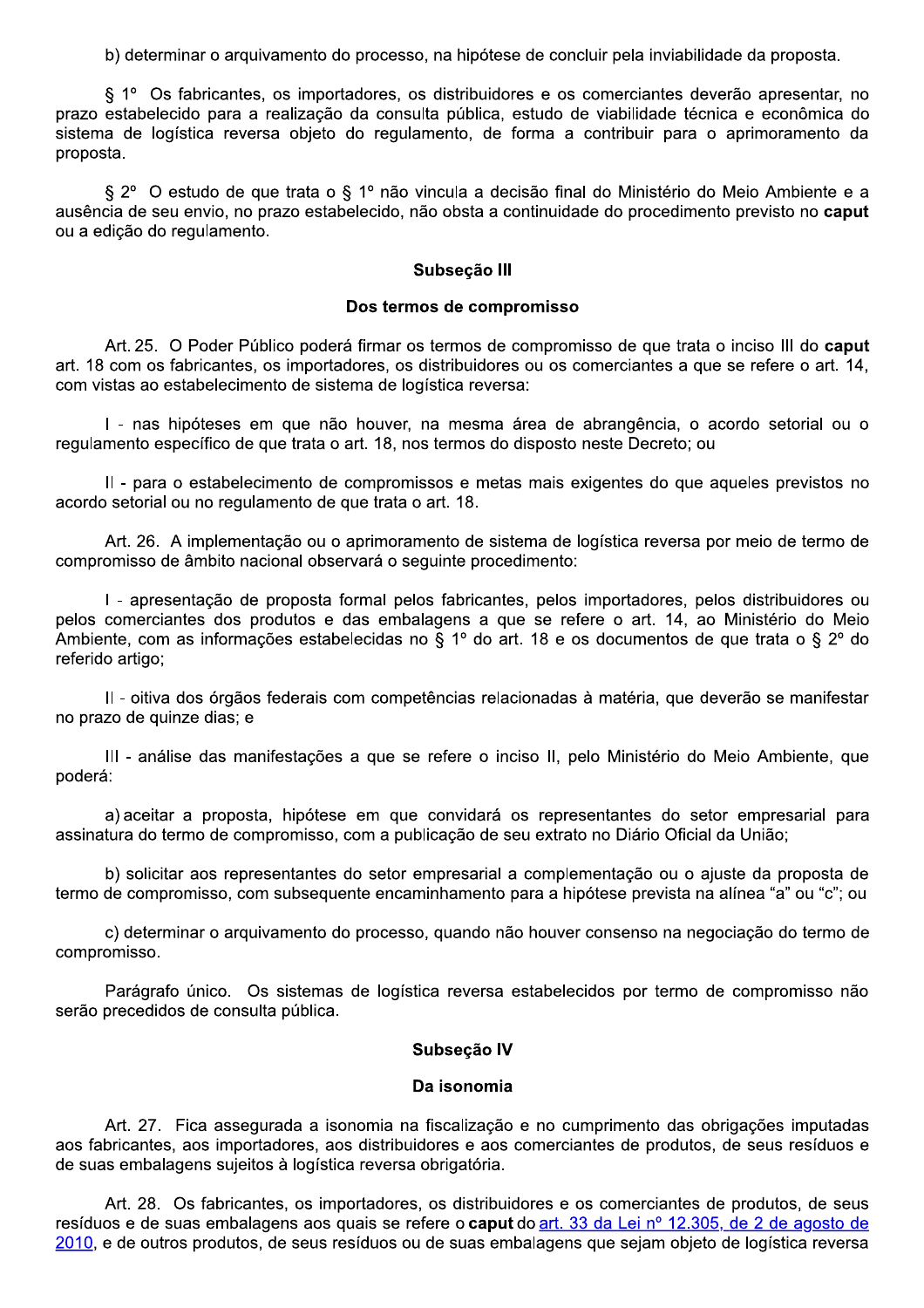na forma prevista no § 1º do referido artigo, não signatários de acordo setorial ou termo de compromisso firmado com a União deverão estruturar e implementar sistemas de logística reversa, consideradas as obrigações imputáveis aos signatários e aos aderentes de acordo setorial ou ao termo de compromisso firmado com a União.

§ 1° As obrigações a que se refere o **caput** incluem os dispositivos referentes:

I - à operacionalização, aos prazos, às metas, aos controles e aos registros da operacionalização dos sistemas de logística reversa;

II - aos planos de comunicação, às avaliações e ao monitoramento dos sistemas de logística reversa; e

III - às penalidades e às obrigações específicas imputáveis aos fabricantes, aos importadores, aos distribuidores e aos comerciantes.

§ 2º Eventual revisão dos termos e das condições previstos em acordo setorial ou em termo de compromisso firmado com a União, consubstanciada em termos aditivos e que altere as obrigações de que trata este artigo, será atendida pelos fabricantes, pelos importadores, pelos distribuidores e pelos comerciantes a que se refere o caput.

Art. 29. Na hipótese de descumprimento das obrigações previstas em acordo setorial ou em termo de compromisso de que trata o art. 18. inclusive daquelas decorrentes do disposto no art. 28. serão aplicadas aos signatários, aos aderentes e aos não signatários as penalidades previstas na legislação ambiental

# **TÍTULO III**

# DAS DIRETRIZES APLICÁVEIS À GESTÃO E AO GERENCIAMENTO DOS RESÍDUOS SÓLIDOS

Art. 30. Na gestão e no gerenciamento de resíduos sólidos, será observada a seguinte ordem de prioridade:

I - não geração de resíduos sólidos;

II - redução de resíduos sólidos;

III - reutilização de resíduos sólidos;

IV - reciclagem de resíduos sólidos;

V - tratamento de resíduos sólidos; e

VI - disposição final ambientalmente adequada dos rejeitos.

§ 1º A sustentabilidade econômico-financeira dos servicos de limpeza urbana e de maneio de resíduos sólidos será assegurada por meio de instrumento de remuneração, com cobrança dos usuários, garantida a recuperação dos custos decorrentes da prestação dos servicos essenciais e especializados.

§ 2º Na gestão e no gerenciamento de resíduos sólidos, serão incentivados o desenvolvimento científico e tecnológico, a inovação e o empreendedorismo, de forma a desenvolver a cadeia de valor dos resíduos sólidos.

Art. 31. A recuperação energética dos resíduos sólidos urbanos a que se refere o § 1º do art. 9º da Lei nº 12.305, de 2010, qualificados nos termos do disposto na alínea "c" do inciso I do caput do art. 13 da referida Lei, será disciplinada, de forma específica, em ato conjunto dos Ministros de Estado do Meio Ambiente, de Minas e Energia e do Desenvolvimento Regional.

Parágrafo único. O disposto neste artigo não se aplica ao aproveitamento energético dos gases gerados na biodigestão e na decomposição da matéria orgânica dos resíduos sólidos urbanos em aterros sanitários.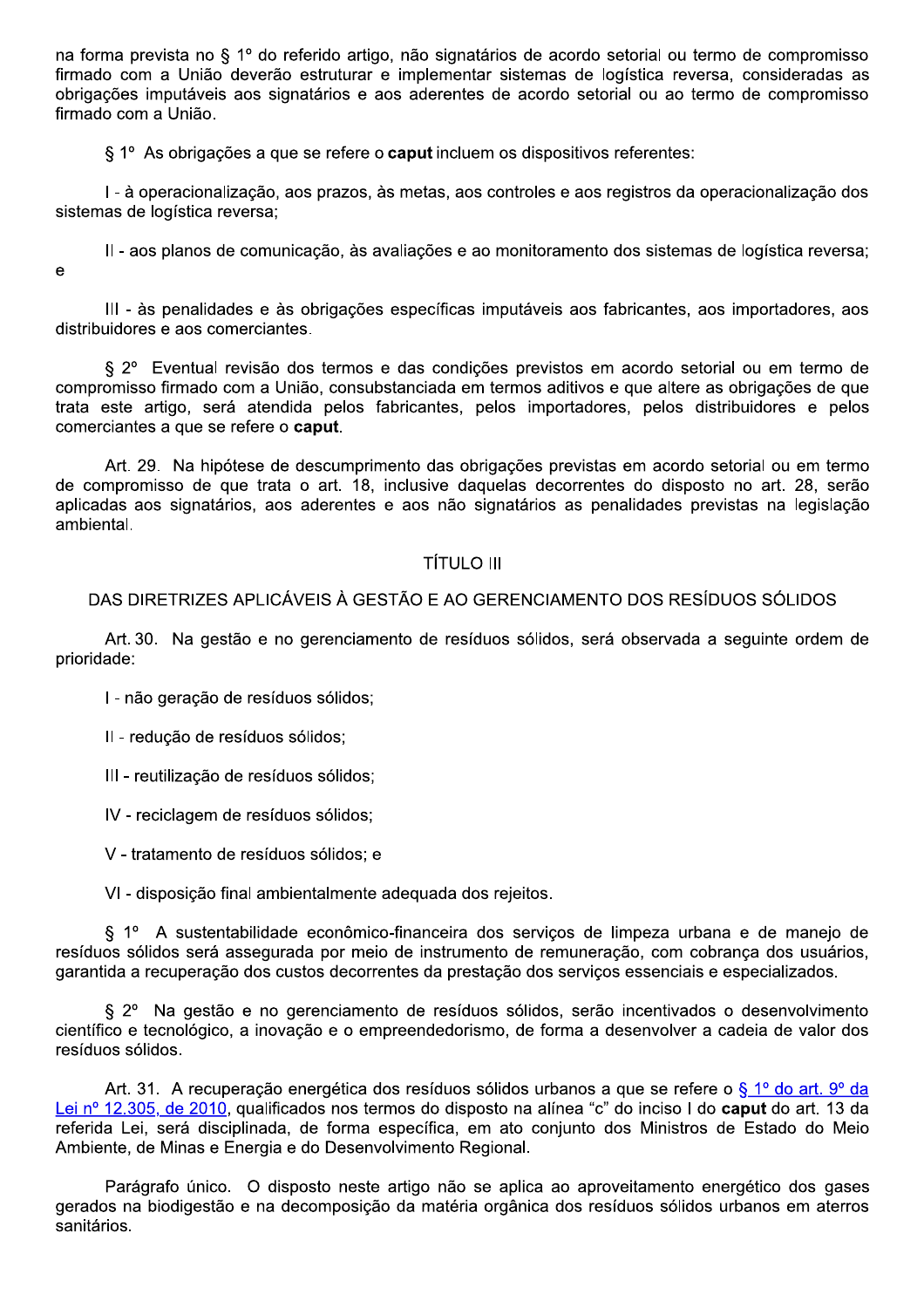Art. 32. Compete ao Distrito Federal e aos Municípios a gestão integrada de resíduos sólidos gerados em seus territórios, sem prejuízo do exercício das competências de controle e de fiscalização dos órgãos federais e estaduais do Sisnama, do Sistema Nacional de Vigilância Sanitária - SNVS e do Sistema Unificado de Atenção à Sanidade Agropecuária - Suasa e da responsabilidade do gerador pelo gerenciamento de resíduos, nos termos do disposto na Lei nº 12.305, de 2010.

Art. 33. Observado o disposto na Lei nº 12.305, de 2010, e neste Decreto, compete aos Estados e ao Distrito Federal:

I - promover a integração da organização, do planejamento e da execução das funções públicas de interesse comum relacionadas à gestão dos resíduos sólidos nas regiões metropolitanas, aglomerações urbanas e microrregiões, nos termos do disposto na lei complementar a que se refere o §  $3^{\circ}$  do art. 25 da Constituição;

Il - controlar e fiscalizar as atividades dos geradores de resíduos sólidos sujeitas a licenciamento ambiental pelo órgão estadual ou distrital do Sisnama; e

III - incentivar a regionalização dos servicos de limpeza urbana e de maneio de resíduos sólidos, por meio de consórcios públicos e arranjos de prestação regionalizada, nos termos do disposto no inciso VI do caput do art. 3º da Lei nº 11.445, de 2007, principalmente quanto à implantação de unidades regionalizadas, que atendam a mais de um Município, para a destinação final ambientalmente adequada de resíduos em seu território.

Art. 34. Os geradores de resíduos sólidos deverão adotar medidas que promovam a redução da geração dos resíduos, principalmente dos resíduos perigosos, na forma prevista nos planos de resíduos sólidos de que trata o art. 44 e a legislação aplicável.

Art. 35. Observará o estabelecido nas normas do Sisnama, do SNVS e do Suasa o gerenciamento:

I - de resíduos sólidos presumidamente veiculadores de agentes etiológicos de doencas transmissíveis ou de pragas;

II - de resíduos de serviços de transporte gerados em portos, em aeroportos e em passagens de fronteira; e

III - de material apreendido proveniente do exterior.

# **TÍTULO IV**

# DA PARTICIPAÇÃO DOS CATADORES DE MATERIAIS RECICLÁVEIS E REUTILIZÁVEIS

Art. 36. O sistema de coleta seletiva de resíduos sólidos priorizará a participação de cooperativas ou de outras formas de associação de catadores de materiais reutilizáveis e recicláveis, constituídas por pessoas físicas de baixa renda, com vistas:

I - à formalização da contratação;

II - ao empreendedorismo:

III - à inclusão social; e

IV - à emancipação econômica.

Parágrafo único. A participação de cooperativas ou de outras formas de associação de catadores de materiais reutilizáveis e de recicláveis em sistemas de logística reversa observará o disposto no § 3º do art.  $14.$ 

Art. 37. Os planos municipais de gestão integrada de resíduos sólidos definirão programas e ações para a participação dos grupos interessados, em especial das cooperativas ou de outras formas de associação de catadores de materiais reutilizáveis e recicláveis constituídas por pessoas físicas de baixa renda.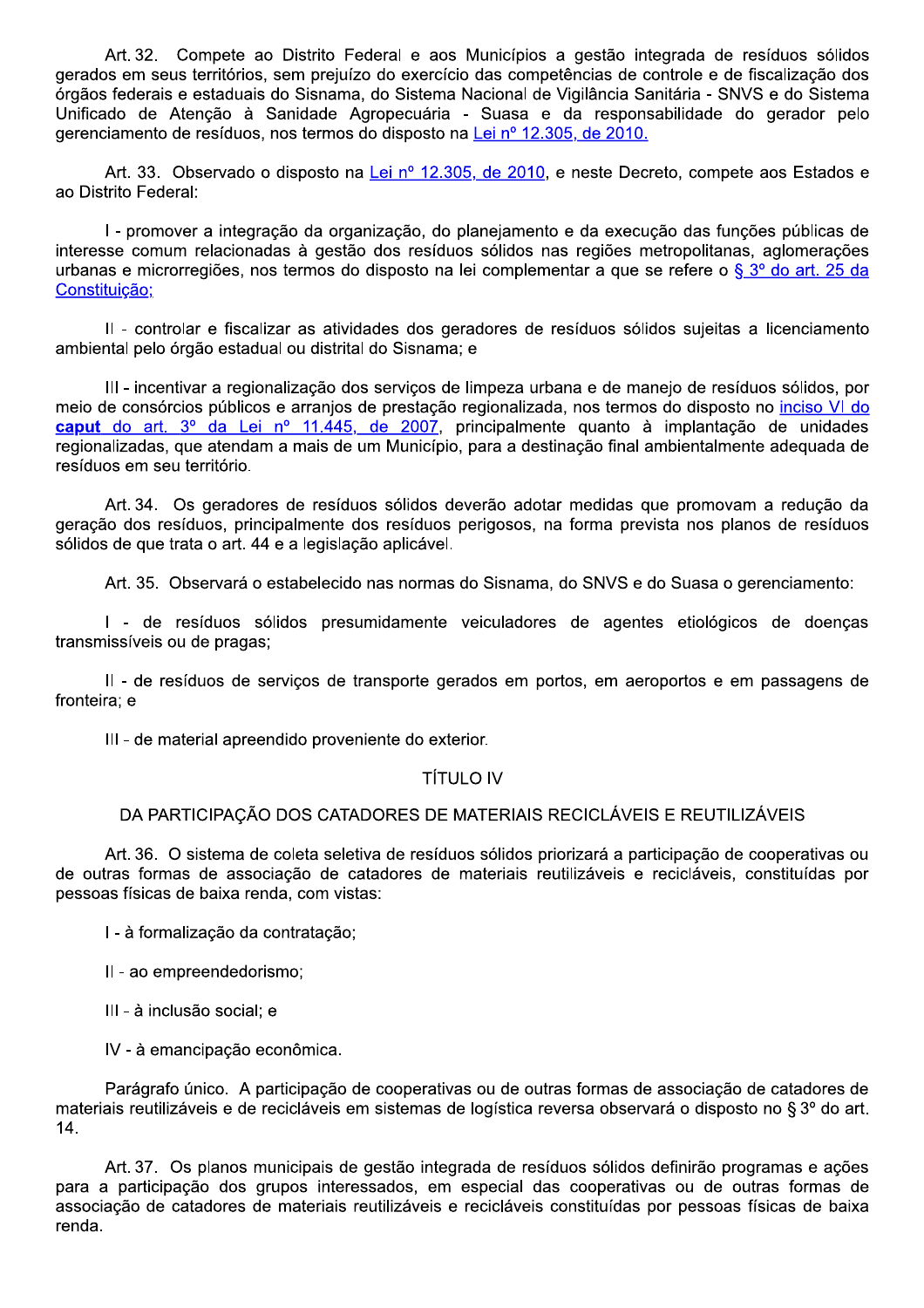As ações desenvolvidas pelas cooperativas ou por outras formas de associação de Art. 38. catadores de materiais reutilizáveis e recicláveis, no âmbito do gerenciamento de resíduos sólidos das atividades a que se refere o art. 20 da Lei nº 12.305, de 2010, deverão estar descritas, quando couber, nos planos de gerenciamento de resíduos sólidos.

Art 39. As políticas públicas destinadas aos catadores de materiais reutilizáveis e recicláveis deverão observar:

I-a possibilidade de dispensa de licitação, nos termos do disposto no inciso XXVII do caput do art. 24 da Lei nº 8.666, de 21 de junho de 1993, enquanto estiver em vigor, e na alínea "i" do inciso IV do caput do art. 75 da Lei nº 14.133, de 1º de abril de 2021, para a contratação de cooperativas ou de associações de catadores de materiais reutilizáveis e recicláveis:

II-quanto às cooperativas, o estímulo:

a) à capacitação;

b) ao fortalecimento institucional:

c) à formalização; e

d) ao empreendedorismo; e

III-a melhoria das condições de trabalho dos catadores de materiais reutilizáveis e recicláveis.

Parágrafo único. Para fins do disposto nos incisos II e III do caput, poderão ser firmados contratos, convênios ou outros instrumentos congêneres com pessoas jurídicas de direito público ou privado que atuem na criação e no desenvolvimento de cooperativas ou de outras formas de associação de catadores de materiais reutilizáveis e recicláveis, observada a legislação aplicável.

Art. 40. Fica instituído o Programa Coleta Seletiva Cidadã, por meio do qual os órgãos e as entidades da administração pública federal, direta e indireta, deverão:

I - separar os resíduos reutilizáveis e recicláveis; e

II - destinar resíduos reutilizáveis e recicláveis, prioritariamente, às associações e às cooperativas de catadores de materiais recicláveis.

Parágrafo único. Estarão aptas a coletar os resíduos recicláveis descartados pelos órgãos e pelas entidades da administração pública federal, direta e indireta, as associações e as cooperativas de catadores de materiais recicláveis que:

I - sejam formalmente constituídas por catadores de materiais reutilizáveis e recicláveis:

II - possuam infraestrutura para realizar a triagem e a classificação dos resíduos recicláveis descartados;

III - apresentem o sistema de rateio entre os associados e os cooperados; e

IV - estejam regularmente cadastradas e habilitadas no Sinir.

Art. 41. Caberá aos órgãos e às entidades da administração pública federal, direta e indireta, realizar os procedimentos necessários para a seleção de associações e de cooperativas cadastradas no Sinir, observado o disposto na legislação, com vistas a firmar termo de compromisso.

Art. 42. As associações e as cooperativas de catadores de materiais recicláveis deverão realizar a destinação final ambientalmente adeguada dos resíduos não reaproveitados para reutilização ou reciclagem.

Parágrafo único. A inobservância ao disposto no caput poderá acarretar:

I - a revogação da habilitação da associação e da cooperativa no Sinir; e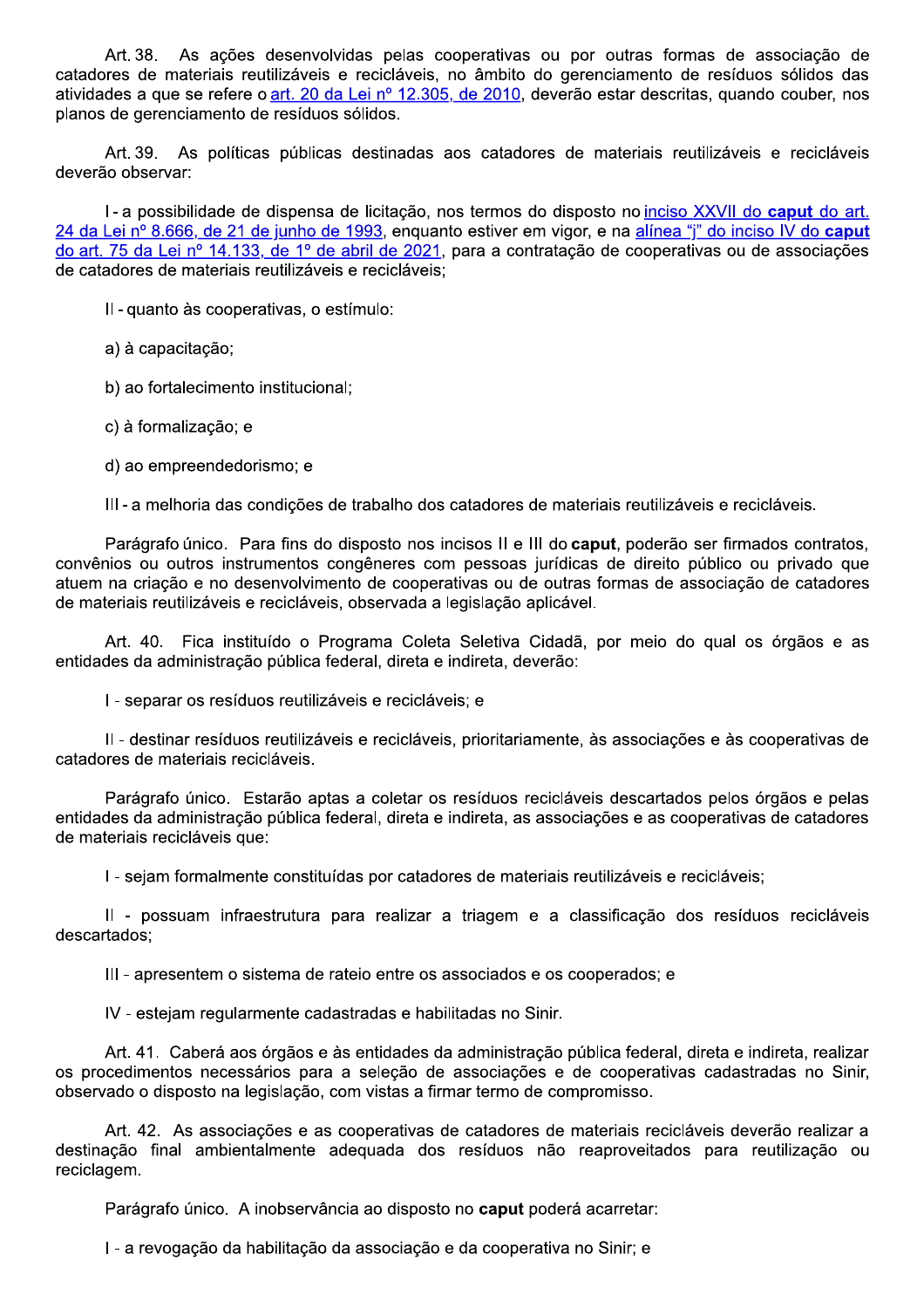II - a impossibilidade de participação no Programa Coleta Seletiva Cidadã, sem prejuízo da aplicação das sanções previstas na legislação.

Art. 43. O Ministério do Meio Ambiente adotará as medidas complementares necessárias à execução do Programa Coleta Seletiva Cidadã, com vistas a fomentar a melhoria das condições de trabalho. incluídas:

I - a formalização da contratação;

II - as oportunidades de empreendedorismo: e

III - a inclusão social e a emancipação econômica dos catadores de materiais reutilizáveis e recicláveis.

# **TÍTULO V**

# DOS PLANOS DE RESÍDUOS SÓLIDOS

# CAPÍTULO I

# **DISPOSICÕES GERAIS**

Art. 44. São planos de resíduos sólidos:

I - o Plano Nacional de Resíduos Sólidos;

II - os planos estaduais e distrital de resíduos sólidos;

III-os planos microrregionais de resíduos sólidos e os planos de resíduos sólidos de regiões metropolitanas ou aglomerações urbanas:

IV - os planos intermunicipais de resíduos sólidos;

V - os planos municipais de gestão integrada de resíduos sólidos: e

VI-os planos de gerenciamento de resíduos sólidos.

Os planos de resíduos sólidos com menor abrangência geográfica serão Parágrafo único. compatíveis com os planos com maior abrangência geográfica, hipótese em que apresentarão, no que couber, a contribuição do recorte geográfico considerado para o plano com maior abrangência geográfica, observada a precedência estabelecida nos incisos I a V do caput.

# CAPÍTULO II

# DOS PLANOS DE RESÍDUOS SÓLIDOS ELABORADOS PELO PODER PÚBLICO

#### Seção I

#### Do Plano Nacional de Resíduos Sólidos

Art. 45. O Plano Nacional de Resíduos Sólidos será elaborado pela União, sob a coordenação do Ministério do Meio Ambiente, vigerá por prazo indeterminado e terá horizonte de vinte anos.

Parágrafo único. O plano de que trata o caput será atualizado a cada quatro anos.

Art. 46. A elaboração do Plano Nacional de Resíduos Sólidos considerará o conteúdo mínimo estabelecido no art. 15 da Lei nº 12.305, de 2010, e observará o seguinte procedimento:

I - formulação e divulgação da proposta preliminar;

Il - submissão da proposta à consulta pública, pelo prazo de sessenta dias, contado da data da sua divulgação;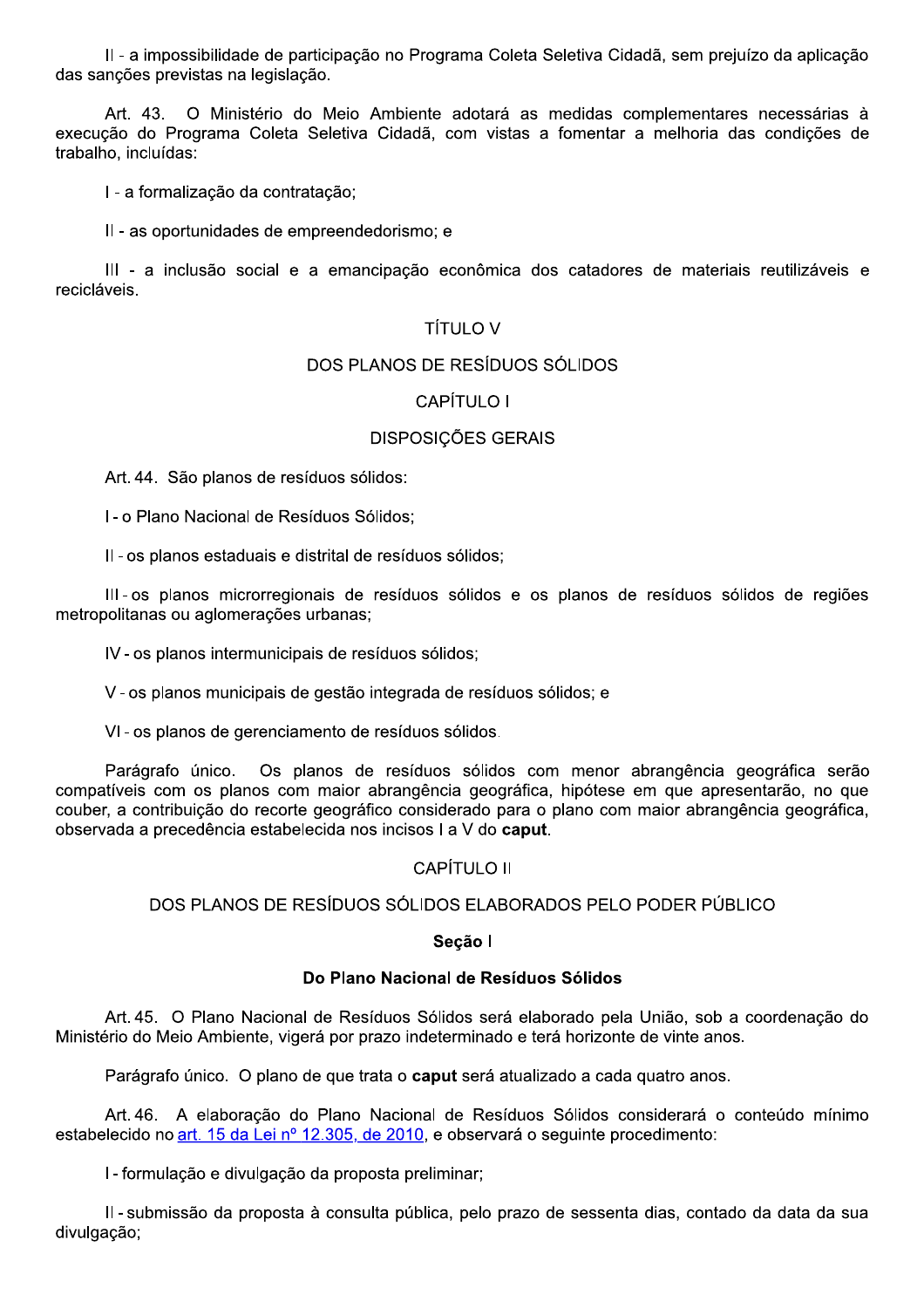III-realização de uma audiência pública em cada Região do País e uma audiência pública de âmbito nacional, no Distrito Federal, simultaneamente ao período de consulta pública referido no inciso II;

IV - oitiva:

a) do Ministério da Saúde;

b) do Ministério da Agricultura, Pecuária e Abastecimento;

c) do Ministério da Economia;

d) do Ministério de Minas e Energia;

e) do Ministério do Desenvolvimento Regional; e

f) do Ministério da Ciência, Tecnologia e Inovações;

V-análise das contribuições recebidas por meio da consulta e das audiências públicas e das manifestações dos órgãos a que se refere o inciso IV pelo Ministério do Meio Ambiente; e

VI-encaminhamento, pelo Ministro de Estado do Meio Ambiente, ao Presidente da República, da proposta de decreto que aprova o Plano Nacional de Resíduos Sólidos.

Art. 47. Após a publicação do plano nacional de resíduos sólidos, o Ministério do Meio Ambiente encaminhará ao Conselho Nacional do Meio Ambiente - Conama o relatório anual sobre a implementação do Plano Nacional de Resíduos Sólidos.

Parágrafo único. Caberá ao Conama monitorar a execução do Plano Nacional de Resíduos Sólidos e sugerir os aperfeiçoamentos necessários, consideradas as informações do relatório a que se refere o caput.

Art. 48. Nos termos do disposto no art. 45, as atualizações do Plano Nacional de Resíduos Sólidos observarão o seguinte procedimento:

I - formulação e divulgação da proposta preliminar;

Il - submissão da proposta à consulta pública, pelo prazo de trinta dias, contado da data da sua divulgação;

III-realização de audiência pública de âmbito nacional, no Distrito Federal, simultaneamente ao período de consulta pública a que se refere o inciso II;

IV-análise das contribuições recebidas por meio da consulta e da audiência pública pelo Ministério do Meio Ambiente: e

V - aprovação em ato do Ministro de Estado do Meio Ambiente.

#### Seção II

#### Dos planos estaduais e distrital e dos planos regionais de resíduos sólidos

Art. 49. Os planos estaduais de resíduos sólidos vigerão por prazo indeterminado e terão horizonte de vinte anos.

§ 1° Os planos de que trata o caput serão atualizados ou revistos a cada quatro anos.

§ 2° Os planos estaduais e distrital de resíduos sólidos abrangerão o território do Estado ou do Distrito Federal e considerarão o conteúdo mínimo estabelecido no art. 17 da Lei nº 12.305, de 2010.

Art. 50. Além dos planos estaduais e distrital, os Estados e o Distrito Federal poderão elaborar planos microrregionais de resíduos sólidos e planos de regiões metropolitanas ou aglomerações urbanas.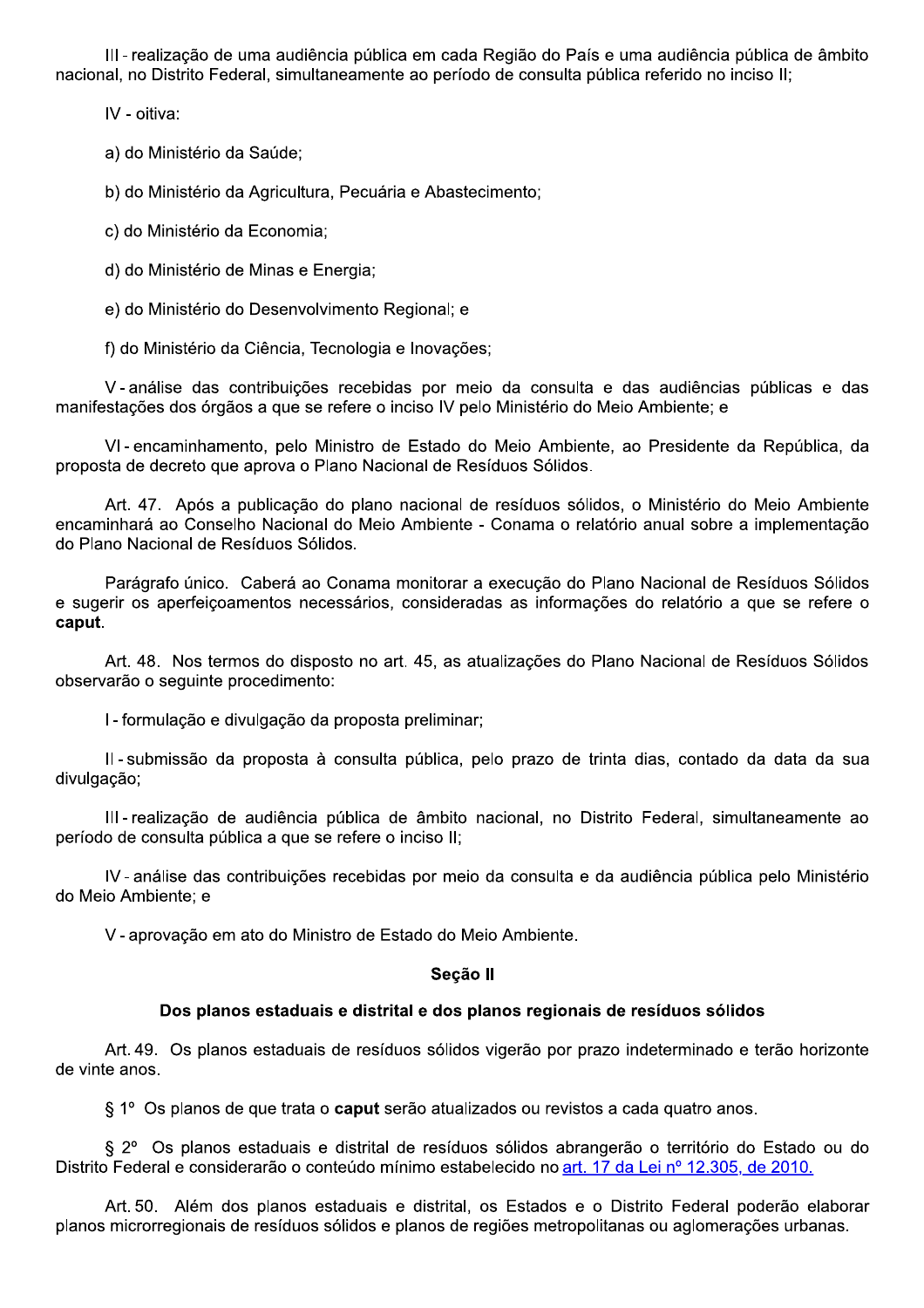§ 1º Na elaboração e na implementação dos planos a que se refere o caput, os Estados incentivarão a participação dos Municípios que integram a microrregião, a região metropolitana ou a aglomeração urbana.

O conteúdo dos planos a que se refere o caput será estabelecido em conjunto com os  $\S 2^{\circ}$ Municípios que integram a microrregião, a região metropolitana ou a aglomeração urbana, vedada a exclusão ou a substituição de quaisquer das prerrogativas relativas aos Municípios.

#### Seção III

#### Dos planos municipais de gestão integrada de resíduos sólidos

Art. 51. Os planos municipais de gestão integrada de resíduos sólidos serão elaborados nos termos do disposto no art. 19 da Lei nº 12.305, de 2010.

§ 1º Os planos municipais de gestão integrada de resíduos sólidos serão atualizados ou revistos, prioritariamente, de forma concomitante à elaboração dos planos plurianuais municipais.

§ 2º Os planos municipais de gestão integrada de resíduos sólidos identificarão e indicarão medidas saneadoras para os passivos ambientais originados, dentre outros, de:

I - áreas contaminadas, inclusive lixões e aterros controlados; e

II-empreendimentos sujeitos à elaboração de planos de gerenciamento de resíduos sólidos, nos termos do disposto na Lei nº 12.305, de 2010.

§ 3º Os planos municipais de gestão integrada e os planos intermunicipais de resíduos sólidos deverão demonstrar o atendimento ao disposto nos art. 29 e art. 35 da Lei nº 11.445, de 2007, quanto à sustentabilidade econômico-financeira decorrente da prestação de serviços de limpeza urbana e de manejo de resíduos sólidos e aos mecanismos de cobrança dos referidos serviços.

Art. 52. Os Municípios com população total inferior a vinte mil habitantes, apurada com base nos dados demográficos do censo mais recente da Fundação Instituto Brasileiro de Geografia e Estatística -IBGE, poderão adotar planos municipais simplificados de gestão integrada de resíduos sólidos.

§ 1º Ato do Ministro de Estado do Meio Ambiente definirá normas e critérios para atendimento ao disposto no caput.

§ 2° O disposto neste artigo não se aplica aos Municípios:

I - integrantes de áreas de especial interesse turístico;

Il - inseridos na área de influência de empreendimentos ou de atividades com impacto ambiental significativo de âmbito regional ou nacional; ou

III-cujo território abrania, total ou parcialmente, unidades de conservação.

Art. 53. Os Municípios que optarem por soluções consorciadas intermunicipais para gestão de resíduos sólidos ficarão dispensados da elaboração do plano municipal de gestão integrada de resíduos sólidos, desde que o plano intermunicipal observe o conteúdo mínimo previsto no art. 19 da Lei nº 12.305, de 2010.

Art. 54. Os planos municipais de gestão integrada de resíduos sólidos e os planos intermunicipais de resíduos sólidos poderão ser elaborados por meio do Sinir, a partir de informações declaradas pelos responsáveis pela sua elaboração.

#### Secão IV

#### Da relação entre os planos de resíduos sólidos e dos planos de saneamento básico quanto ao componente de limpeza urbana e de manejo de resíduos sólidos urbanos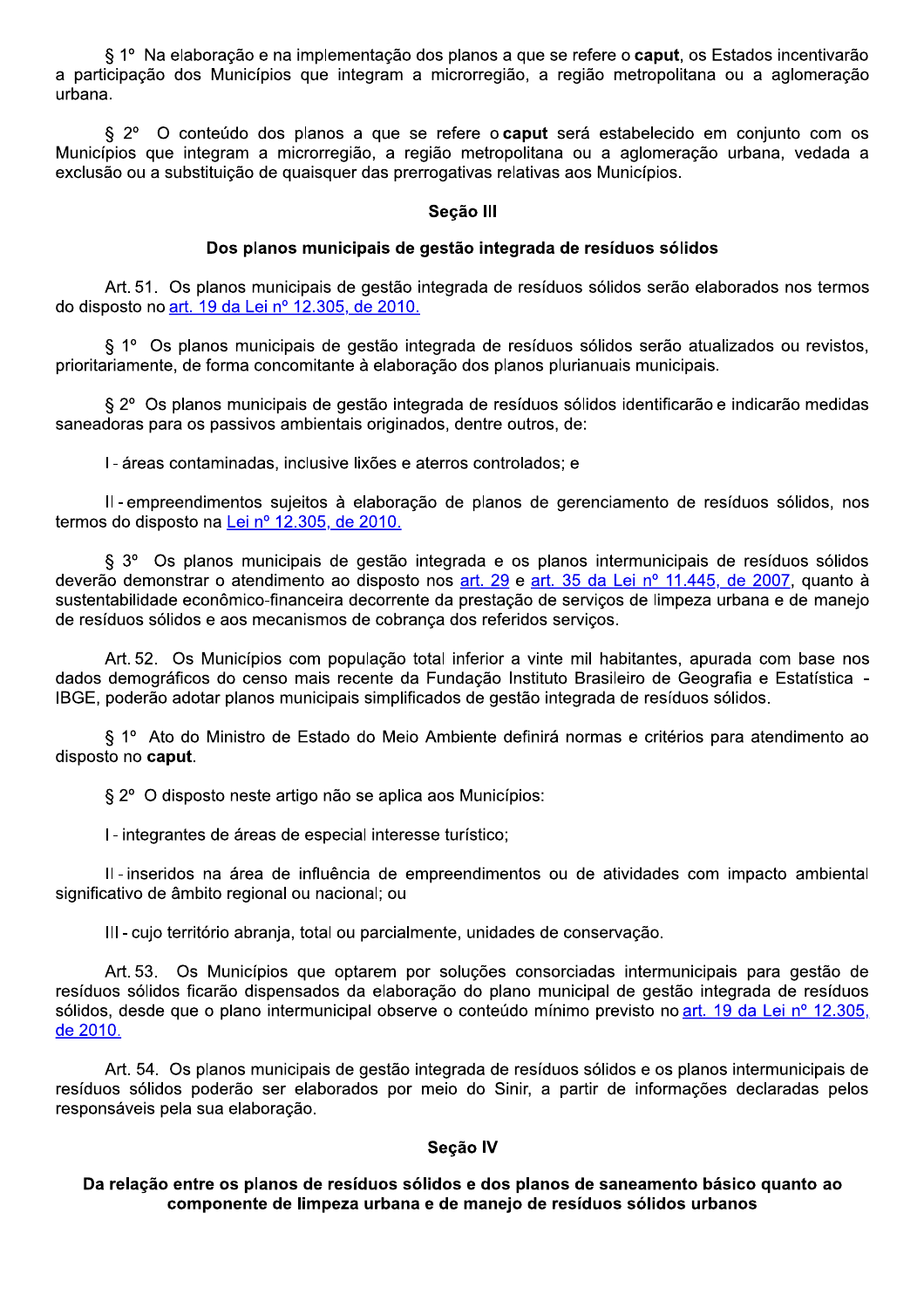Os serviços públicos de limpeza urbana e de manejo de resíduos sólidos urbanos, Art. 55. compostos pelas atividades a que se refere a alínea "c" do inciso I do caput do art. 3º e o art. 7º da Lei nº 11.445, de 2007, serão prestados em conformidade com os planos de saneamento básico previstos na referida Lei e no seu regulamento.

Art 56. Na hipótese dos servicos de que trata o art. 55, os planos de resíduos sólidos serão compatíveis com os planos de saneamento básico previstos na Lei nº 11.445, de 2007, e no seu regulamento

Parágrafo único. O componente de limpeza urbana e de manejo de resíduos sólidos urbanos dos planos municipais de gestão integrada de resíduos sólidos poderá constar dos planos de saneamento básico previstos no art. 19 da Lei nº 11.445, de 2007, observado o conteúdo mínimo a que se refere o art. 19 da Lei nº 12.305, de 2010, ou o disposto no art. 51 deste Decreto, conforme o caso.

### **CAPÍTULO III**

#### DOS PLANOS DE GERENCIAMENTO DE RESÍDUOS SÓLIDOS

#### Secão I

#### Das regras aplicáveis aos planos de gerenciamento de resíduos sólidos

Art. 57. Os empreendimentos sujeitos à elaboração de plano de gerenciamento de resíduos sólidos poderão optar pela apresentação do plano de forma coletiva e integrada, desde que:

I - estejam localizados no mesmo condomínio. Município, microrregião, região metropolitana ou aglomeração urbana;

II - exerçam atividades características do mesmo setor produtivo; e

III - possuam mecanismos formalizados de governança coletiva ou de cooperação em atividades de interesse comum.

Parágrafo único. O plano de gerenciamento de resíduos sólidos apresentado na forma prevista no caput conterá a indicação individualizada das atividades e dos resíduos sólidos gerados e as ações e as responsabilidades atribuídas a cada um dos geradores.

Art. 58. Os responsáveis pelo plano de gerenciamento de resíduos sólidos disponibilizarão ao órgão municipal competente, ao órgão licenciador do Sisnama e às demais autoridades competentes, com periodicidade anual, informações completas e atualizadas sobre a implementação e a operacionalização do plano sob sua responsabilidade, por meio eletrônico, conforme as regras estabelecidas pelo Ministério do Meio Ambiente.

§ 1º O plano de gerenciamento de resíduos sólidos poderá ser gerado no Sinir a partir das informações declaradas pelos responsáveis pela sua elaboração.

§ 2° Ato do Ministro de Estado do Meio Ambiente poderá definir normas e critérios para atendimento ao disposto no caput.

Art. 59. No processo de elaboração e execução do plano de gerenciamento de resíduos sólidos, será assegurada a utilização dos subprodutos e resíduos de valor econômico não descartados, de origem animal ou vegetal, a que se referem a Lei nº 8.171, de 17 de janeiro de 1991, e a Lei nº 9.972, de 25 de maio de 2000, como insumos de cadeias produtivas.

Parágrafo único. Serão assegurados o aproveitamento de biomassa na produção de energia e o rerrefino de óleos lubrificantes usados, na forma prevista na legislação aplicável.

#### Seção II

Do conteúdo dos planos de gerenciamento de resíduos sólidos quanto à participação das cooperativas e às outras formas de associação de catadores de materiais recicláveis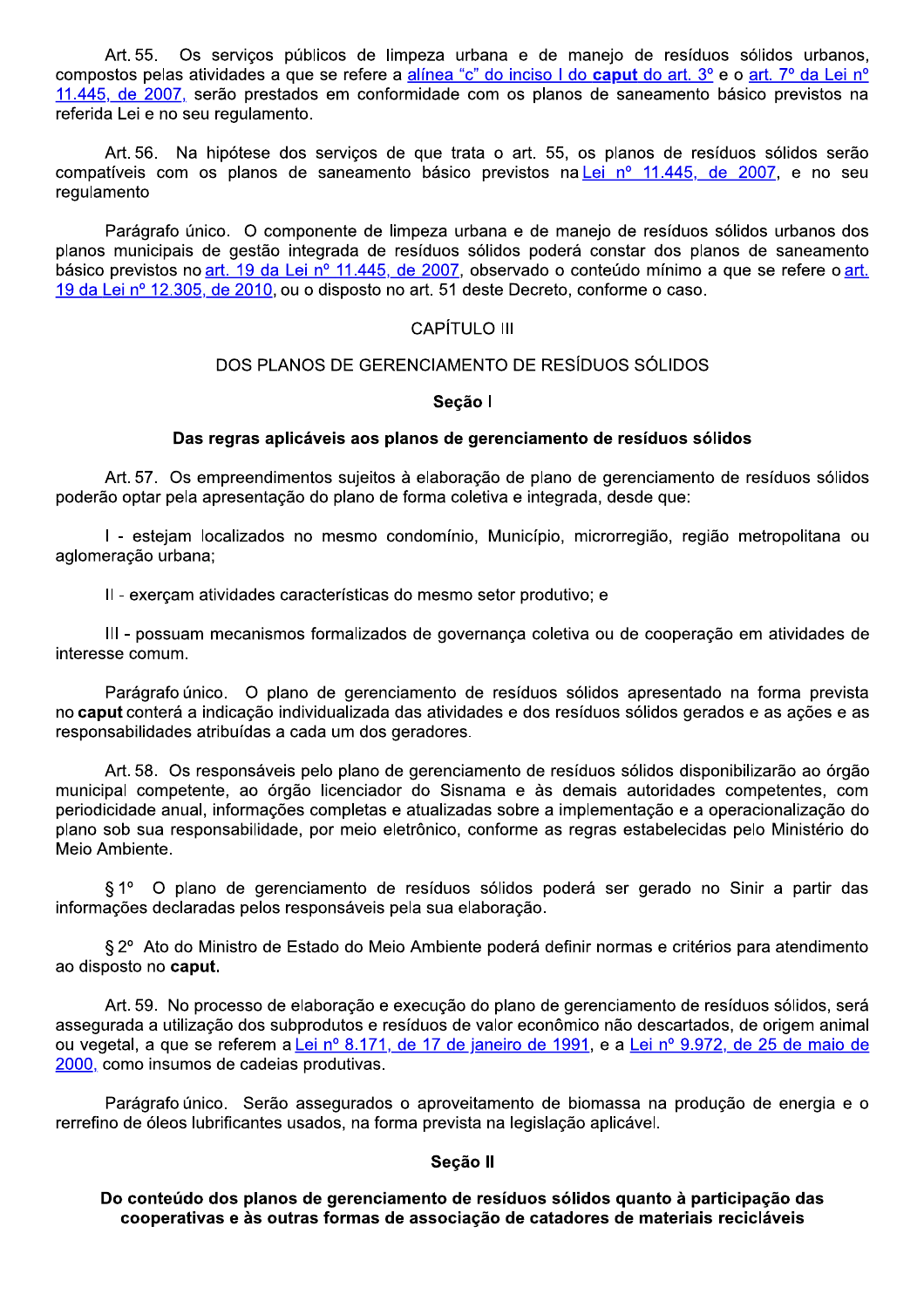Art. 60. O plano de gerenciamento de resíduos sólidos dos empreendimentos a que se refere o art. 20 da Lei nº 12.305, de 2010, poderá prever a participação de cooperativas ou de associações de catadores de materiais recicláveis no gerenciamento dos resíduos sólidos recicláveis ou reutilizáveis, quando:

I-houver cooperativas ou associações de catadores com capacidade técnica e operacional para gerenciar os resíduos sólidos;

II - a contratação de cooperativas e de associações de catadores para o gerenciamento dos resíduos sólidos for economicamente viável; e

III-não houver conflito com a segurança operacional do empreendimento.

Art. 61. Para fins do disposto no art. 60, o plano de gerenciamento de resíduos sólidos deverá especificar as atividades atribuídas às cooperativas e às associações, considerado o conteúdo mínimo de que trata o art. 21 da Lei nº 12.305, de 2010.

Art. 62. Ato do Ministro de Estado do Meio Ambiente poderá dispor sobre a exigibilidade e o conteúdo do plano de gerenciamento de resíduos sólidos relativo à atuação de cooperativas ou de outras formas de associação de catadores de materiais reutilizáveis e recicláveis.

#### Seção III

#### Dos planos de gerenciamento de resíduos sólidos relativos às microempresas e às empresas de pequeno porte

Art. 63. Ficam dispensadas de apresentar o plano de gerenciamento de resíduos sólidos as microempresas e as empresas de pequeno porte a que se referem os incisos I e II do caput do art. 3º da Lei Complementar nº 123, de 14 de dezembro de 2006, que gerem somente resíduos sólidos domiciliares ou, nos termos do disposto no parágrafo único do art. 13 da Lei nº 12.305, de 2010, que gerem resíduos sólidos equiparados aos resíduos sólidos domiciliares pelo Poder Público municipal até o volume de duzentos litros por empreendimento por dia.

§ 1º O volume previsto no caput também será aplicado aos Municípios que não dispuserem de norma específica à equiparação de que trata o parágrafo único do art. 13 da Lei nº 12.305, 2010.

§ 2° Os geradores de resíduos sólidos de que trata a alínea "d" do inciso I do caput do art. 13 da Lei nº 12.305, de 2010, caracterizados como não perigosos podem ser equiparados aos resíduos domiciliares pelo Poder Público municipal, em decorrência de sua natureza, sua composição ou seu volume.

Art. 64. O plano de gerenciamento de resíduos sólidos das microempresas e das empresas de pequeno porte, quando exigível, poderá constar do plano de gerenciamento de empresas com as quais operem de forma integrada, desde que estejam localizadas na área de abrangência da mesma autoridade de licenciamento ambiental.

Parágrafo único. Os planos de gerenciamento de resíduos sólidos apresentados na forma prevista no caput conterão a indicação individualizada das atividades e dos resíduos sólidos gerados e as ações e as responsabilidades atribuídas a cada um dos empreendimentos.

Art. 65. Os planos de gerenciamento de resíduos sólidos das microempresas e das empresas de pequeno porte poderão ser apresentados por meio de formulário eletrônico simplificado disponível no Sinir, conforme estabelecido em ato do Ministério do Meio Ambiente.

Parágrafo único. O disposto no caput aplica-se às microempresas e às empresas de pequeno porte não enquadradas no disposto no art. 63.

Art. 66. O disposto nesta Seção não se aplica às microempresas e às empresas de pequeno porte geradoras de resíduos perigosos.

Parágrafo único. Para fins do disposto nesta Seção, não são considerados geradores de resíduos perigosos aqueles que gerarem, em peso, mais de noventa e cinco por cento de resíduos não perigosos em relação ao total dos resíduos sólidos gerados.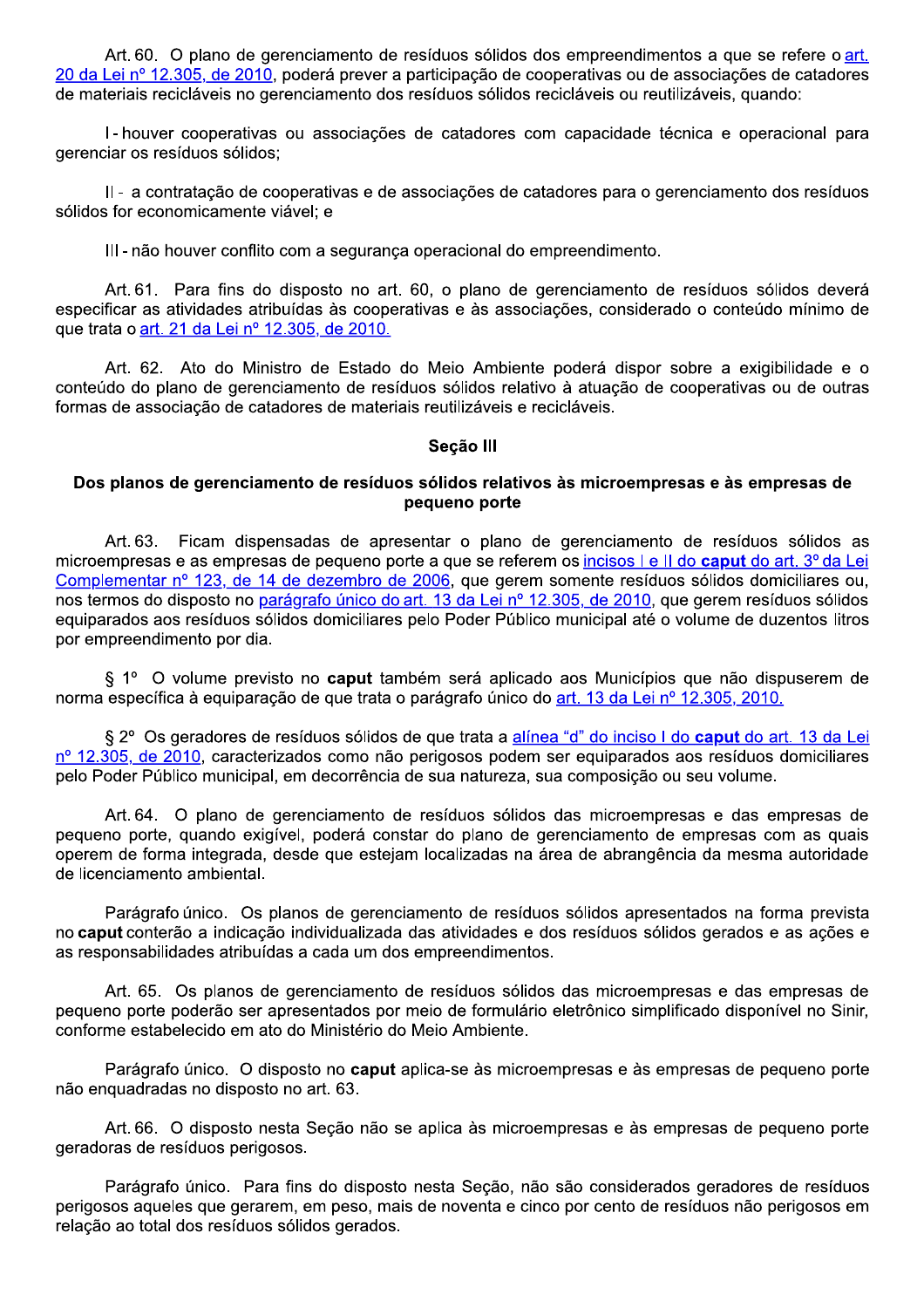Art. 67. A dispensa ou a simplificação referente ao plano de gerenciamento de resíduos sólidos não exime as microempresas e as empresas de pequeno porte de realizar a destinação final ambientalmente adequada dos resíduos sólidos gerados.

### **TÍTULO VI**

#### **DOS RESÍDUOS PERIGOSOS**

#### CAPÍTULO I

#### **DISPOSIÇÕES GERAIS**

Art. 68. Para fins do disposto neste Decreto, consideram-se geradores ou operadores de resíduos perigosos os empreendimentos ou as atividades:

I - cujo processo produtivo gere resíduos perigosos;

Il - cuja atividade envolva o comércio de produtos que possam gerar resíduos perigosos e cujo risco seja significativo, a critério do órgão ambiental;

III-que prestem serviços que envolvam a operação com produtos que possam gerar resíduos perigosos e cujo risco seja significativo, a critério do órgão ambiental;

IV-que prestem serviços de coleta, transporte, transbordo, armazenamento, tratamento, destinação e disposição final de resíduos ou rejeitos perigosos; ou

V - que exerçam atividades classificadas como geradoras ou como operadoras de resíduos perigosos em normas editadas pelos órgãos do Sisnama, do SNVS ou do Suasa.

Art. 69. As pessoas jurídicas que operam com resíduos perigosos, em qualquer fase do seu gerenciamento, são obrigadas a elaborar plano de gerenciamento de resíduos perigosos e submetê-lo ao órgão competente do Sisnama e, quando couber, do SNVS e do Suasa, observadas as exigências estabelecidas neste Decreto ou em normas técnicas específicas.

Parágrafo único. O plano de gerenciamento de resíduos perigosos poderá constar do plano de gerenciamento de resíduos sólidos.

Art. 70. A instalação e o funcionamento de empreendimento ou de atividade que gere ou opere com resíduos perigosos somente podem ser autorizados ou licenciados pelas autoridades competentes se o responsável comprovar, no mínimo:

- I capacidade técnica;
- II capacidade econômica; e

III - ter condições para prover os cuidados necessários ao gerenciamento dos referidos resíduos.

Parágrafo único. Para fins de comprovação das condições estabelecidas nos incisos I e II do caput, empreendimentos ou atividades deverão:

I - dispor de meios técnicos e operacionais adequados para o atendimento da respectiva etapa do processo de gerenciamento dos resíduos sob sua responsabilidade, observados as normas e os outros critérios estabelecidos pelo órgão ambiental competente: e

II - na hipótese de concessão ou de renovação do licenciamento ambiental, apresentar, resquardado o sigilo das informações:

a) as demonstrações financeiras do último exercício social;

b) a certidão negativa de falência; e

c) a estimativa de custos anuais para o gerenciamento dos resíduos perigosos.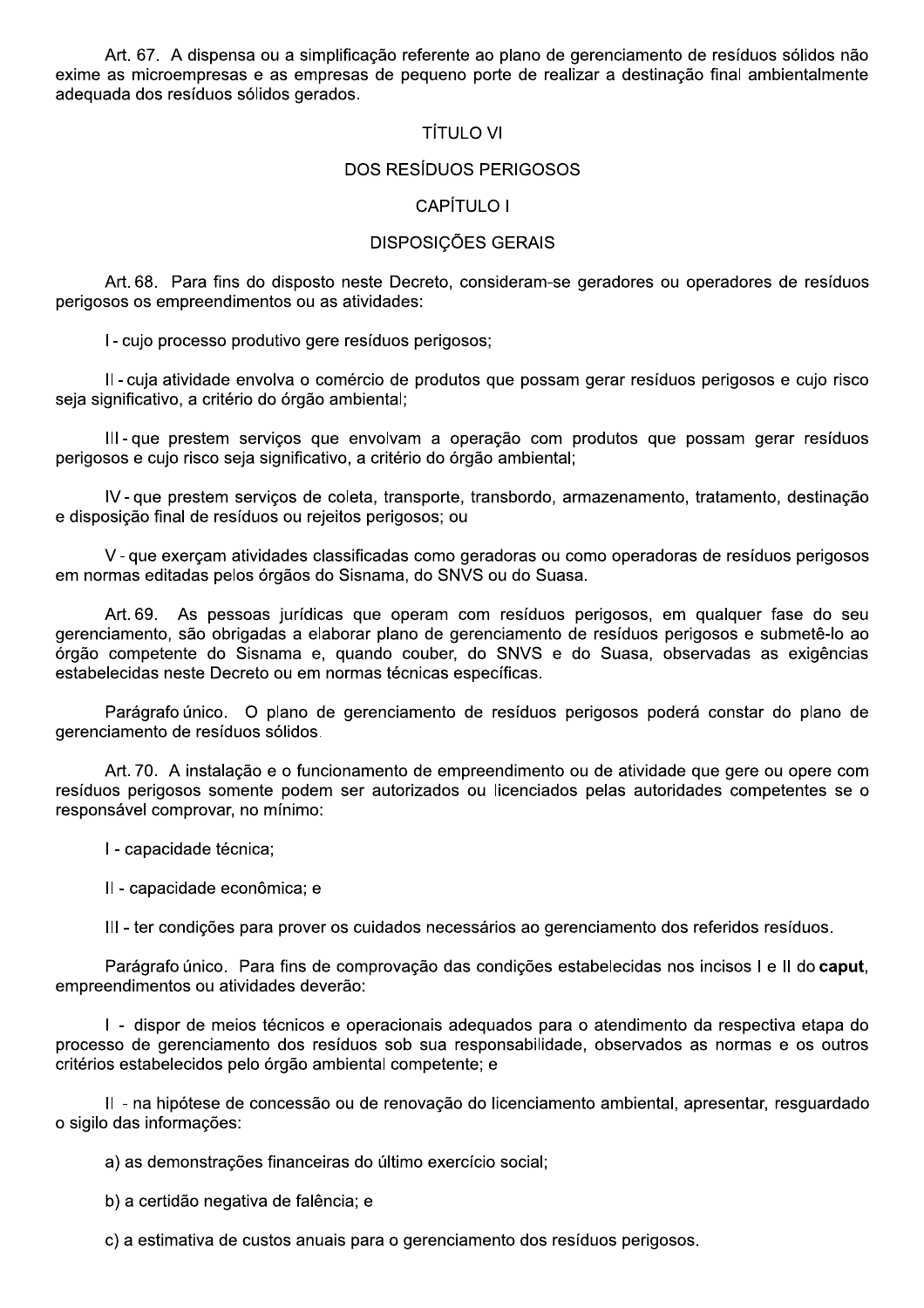Art. 71. No licenciamento ambiental de empreendimentos ou de atividades que operem com resíduos perigosos, o órgão licenciador do Sisnama poderá exigir a contratação de seguro de responsabilidade civil por danos causados ao meio ambiente ou à saúde pública, observadas as regras sobre a cobertura e os limites máximos de contratação estabelecidos pelo Conselho Nacional de Seguros Privados.

Parágrafo único. A aplicação do disposto no **caput** considerará o porte e as características da empresa.

Art. 72. Observada a ordem de prioridade estabelecida no art. 9º da Lei nº 12.305, de 2010, e no art. 30 deste Decreto, os resíduos perigosos que apresentem características de inflamabilidade serão destinados à recuperação energética:

I - obrigatoriamente, quando houver instalações devidamente licenciadas para recuperação energética a até cento e cinquenta quilômetros de distância da fonte de geração dos resíduos; e

II - preferencialmente, em condição distinta da estabelecida no inciso I.

§ 1º Para fins do disposto no **caput**, consideram-se resíduos perigosos com características de inflamabilidade, entre outros:

I - borras oleosas;

II - borras de processos petroquímicos:

III - borras de fundo de tanques de combustíveis e de produtos inflamáveis:

IV - elementos filtrantes de filtros de combustíveis e de lubrificantes:

V - solventes e borras de solventes:

VI - borras de tintas à base de solventes:

VII - ceras que contenham solventes:

VIII - panos, estopas, serragem, equipamentos de proteção individual, elementos filtrantes e absorventes contaminados com óleos lubrificantes, solventes ou combustíveis, tais como álcool, gasolina e óleo diesel:

IX - lodo de caixa separadora de óleo com mais de cinco por cento de hidrocarbonetos derivados de petróleo; e

X - solo contaminado com combustíveis ou com um dos componentes a que se referem os incisos I a IX.

§ 2° O disposto no **caput** não se aplica às hipóteses em que o transporte para as instalações de recuperação energética seja considerado inviável pelo órgão ambiental competente.

Art. 73. O disposto no art. 72 não se aplica ao óleo lubrificante usado ou contaminado que será destinado à reciclagem por meio do processo de rerrefino, de acordo com as metas estabelecidas em ato do Poder Executivo.

§ 1º A reciclagem a que se refere o caput poderá ser realizada, a critério do órgão ambiental competente, por meio de outro processo tecnológico com eficácia ambiental comprovada equivalente ou superior ao rerrefino.

§ 2º O processamento do óleo lubrificante usado ou contaminado será admitido para a fabricação de produtos a serem consumidos exclusivamente pelos geradores industriais.

§ 3° Na hipótese de comprovação da inviabilidade das destinações previstas no caput e no § 1°, junto ao órgão ambiental competente, qualquer outra utilização do óleo lubrificante usado ou contaminado dependerá de licenciamento ambiental.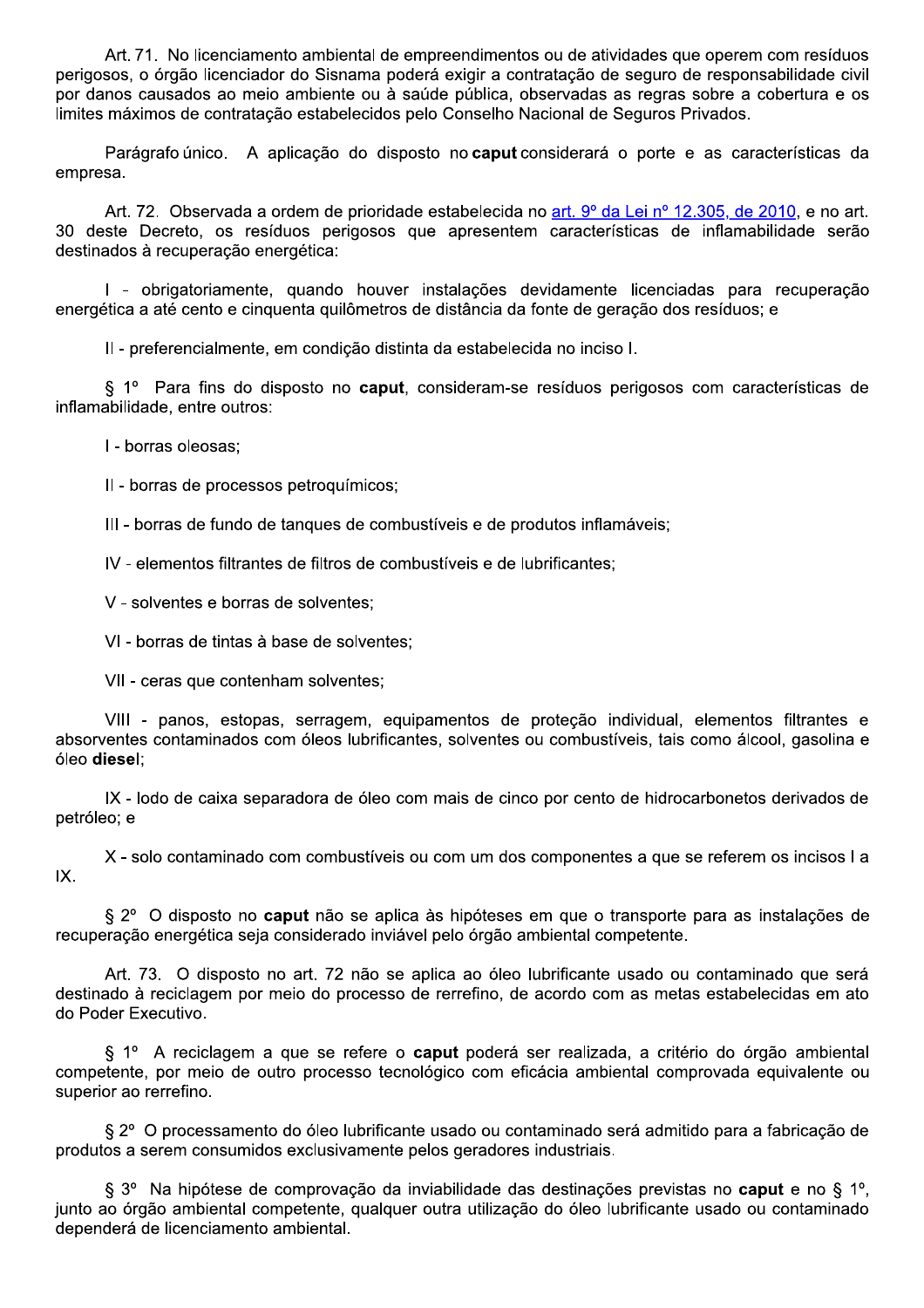§ 4º Os processos utilizados para a reciclagem do óleo lubrificante deverão estar licenciados pelo órgão ambiental competente.

# **CAPÍTULO II**

#### DO CADASTRO NACIONAL DE OPERADORES DE RESÍDUOS PERIGOSOS

Art. 74. As pessoas jurídicas que operam com resíduos perigosos, em qualquer fase de seu gerenciamento, deverão se cadastrar no Cadastro Nacional de Operadores de Resíduos Perigosos.

Parágrafo único. As pessoas jurídicas de que trata o caput indicarão o responsável técnico pelo gerenciamento dos resíduos perigosos, que deverá estar habilitado e cujos dados serão mantidos atualizados no Cadastro Nacional de Operadores de Resíduos Perigosos.

Art. 75. O Instituto Brasileiro do Meio Ambiente e dos Recursos Naturais Renováveis - Ibama será responsável por coordenar o Cadastro Nacional de Operadores de Resíduos Perigosos, que será implantado de forma conjunta pelos órgãos federais, estaduais, distritais e municipais competentes.

§ 1º O Ibama adotará medidas com vistas a assegurar a disponibilidade e a publicidade do cadastro a que se refere o caput aos órgãos e às entidades interessados.

§ 2º O Ibama promoverá a integração do Cadastro Nacional de Operadores de Resíduos Perigosos com o Cadastro Técnico Federal de Atividades Potencialmente Poluidoras ou Utilizadoras de Recursos Ambientais e com o Sinir.

Art. 76. Entre outras fontes, o Cadastro Nacional de Operadores de Resíduos Perigosos será constituído com as informações:

I - dos planos de gerenciamento de resíduos perigosos;

Il - do relatório específico anual do Cadastro Técnico Federal de Atividades Potencialmente Poluidoras ou Utilizadoras de Recursos Ambientais: e

III - sobre a quantidade, a natureza e a destinação temporária ou final dos resíduos sob responsabilidade da pessoa jurídica.

#### **TÍTULO VII**

# DO SISTEMA NACIONAL DE INFORMAÇÕES SOBRE A GESTÃO DOS RESÍDUOS SÓLIDOS

Art. 77. O Sistema Nacional de Informações sobre a Gestão dos Resíduos Sólidos - Sinir, instituído sob a coordenação e a articulação do Ministério do Meio Ambiente, tem como objetivos:

I - coletar e sistematizar os dados relativos à prestação dos serviços públicos e privados de gestão e de gerenciamento de resíduos sólidos, inclusive dos sistemas de logística reversa implementados:

II-promover o ordenamento adequado para a geração, o armazenamento, a sistematização, o compartilhamento, o acesso e a disseminação dos dados e das informações de que trata o inciso I;

III-classificar os dados e as informações, de acordo com sua importância e sua confidencialidade, em conformidade com o disposto na legislação;

IV-disponibilizar estatísticas, indicadores e outras informações relevantes, com vistas à caracterização da demanda e da oferta de serviços de gestão e de gerenciamento de resíduos sólidos;

V-permitir e facilitar o monitoramento, a fiscalização e a avaliação da eficiência da gestão e do gerenciamento de resíduos sólidos nos diversos níveis, inclusive nos sistemas de logística reversa implementados;

VI-possibilitar a avaliação dos resultados e o acompanhamento das metas dos planos e das ações de gestão e de gerenciamento de resíduos sólidos nos diversos níveis, inclusive dos sistemas de logística reversa implantados;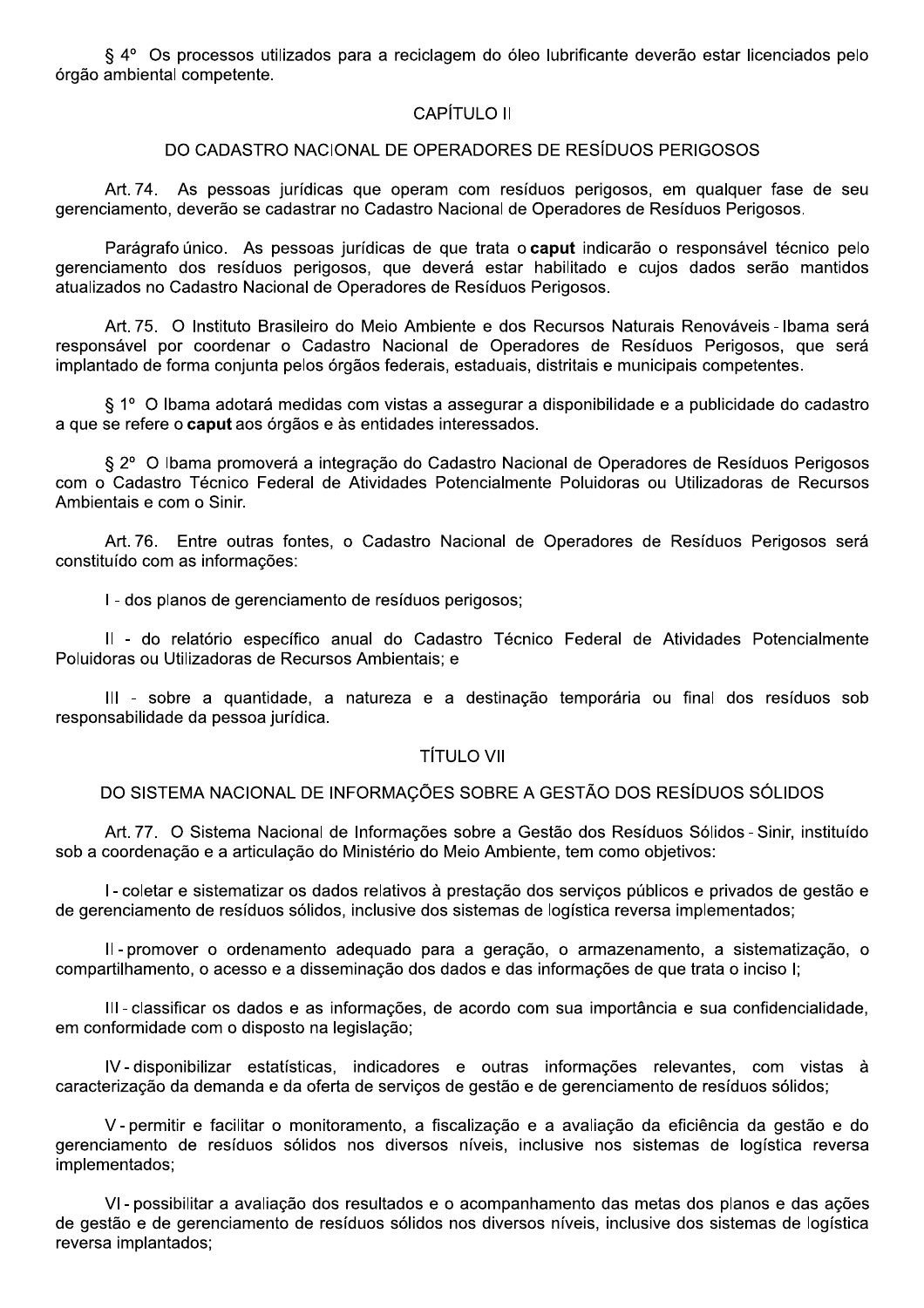VII-informar a sociedade sobre as atividades realizadas no âmbito da implementação da Política Nacional de Resíduos Sólidos:

VIII-disponibilizar periodicamente à sociedade o diagnóstico da situação dos resíduos sólidos no País, por meio do inventário nacional de resíduos sólidos; e

IX-agregar as informações sob a esfera de competência da União, dos Estados, do Distrito Federal e dos Municípios sobre a gestão e o gerenciamento dos resíduos sólidos.

Art. 78. O Sinir conterá informações publicamente disponibilizadas em outras bases de dados oficiais que possam contribuir para a melhoria da gestão e do gerenciamento ambientalmente adequado de resíduos sólidos.

Art. 79. Os Estados, o Distrito Federal e os Municípios disponibilizarão anualmente ao Sinir as informações necessárias sobre os resíduos sólidos em seu âmbito de competência.

Art. 80. Os planos de gestão de resíduos sólidos de que trata o art. 44 serão disponibilizados pelos seus responsáveis no Sinir e ficarão disponíveis para acesso público.

Art. 81. Os dados, as informações, os relatórios, os estudos, os inventários e os instrumentos equivalentes referentes à regulação ou à fiscalização dos serviços relacionados à gestão dos resíduos sólidos e aos direitos e aos deveres dos usuários e dos operadores serão disponibilizados pelo Sinir em sítio eletrônico oficial.

§ 1º A publicidade das informações divulgadas por meio do Sinir observará o sigilo comercial, industrial, financeiro ou de qualquer outro tipo previsto na legislação.

§ 2° As pessoas físicas e jurídicas que fornecerem informações de caráter sigiloso aos órgãos e às entidades da administração pública deverão indicar essa circunstância, de forma expressa e fundamentada, a fim de que seja resquardado o sigilo a que se refere o § 1°.

# **TÍTULO VIII**

# DA EDUCAÇÃO AMBIENTAL NA GESTÃO DOS RESÍDUOS SÓLIDOS

Art. 82. A educação ambiental na gestão dos resíduos sólidos é parte integrante da Política Nacional de Resíduos Sólidos e tem como objetivo o aprimoramento do conhecimento, dos valores, dos comportamentos e do estilo de vida relacionados com a gestão e com o gerenciamento ambientalmente adequado de resíduos sólidos.

§ 1º A educação ambiental na gestão dos resíduos sólidos observará:

I - as diretrizes gerais estabelecidas na Lei nº 9.795, de 27 de abril de 1999, e no Decreto nº 4.281, de 25 de junho de 2002; e

II - as regras específicas estabelecidas na Lei nº 12.305, de 2010, e neste Decreto.

§ 2° O Poder Público adotará as seguintes medidas, entre outras, com vistas ao cumprimento do objetivo de que trata o caput:

I - incentivar atividades de caráter educativo e pedagógico, em colaboração com entidades do setor empresarial e da sociedade civil;

Il - promover a articulação da educação ambiental na gestão de resíduos sólidos com a Política Nacional de Educação Ambiental, instituída pela Lei nº 9.795, de 1999;

III-realizar acões educativas destinadas aos fabricantes, aos importadores, aos comerciantes e aos distribuidores, com enfoque diferenciado para os agentes envolvidos direta e indiretamente com os sistemas de coleta seletiva e de logística reversa;

IV-desenvolver ações educativas destinadas à conscientização dos consumidores quanto ao consumo sustentável e às suas responsabilidades, no âmbito da responsabilidade compartilhada de que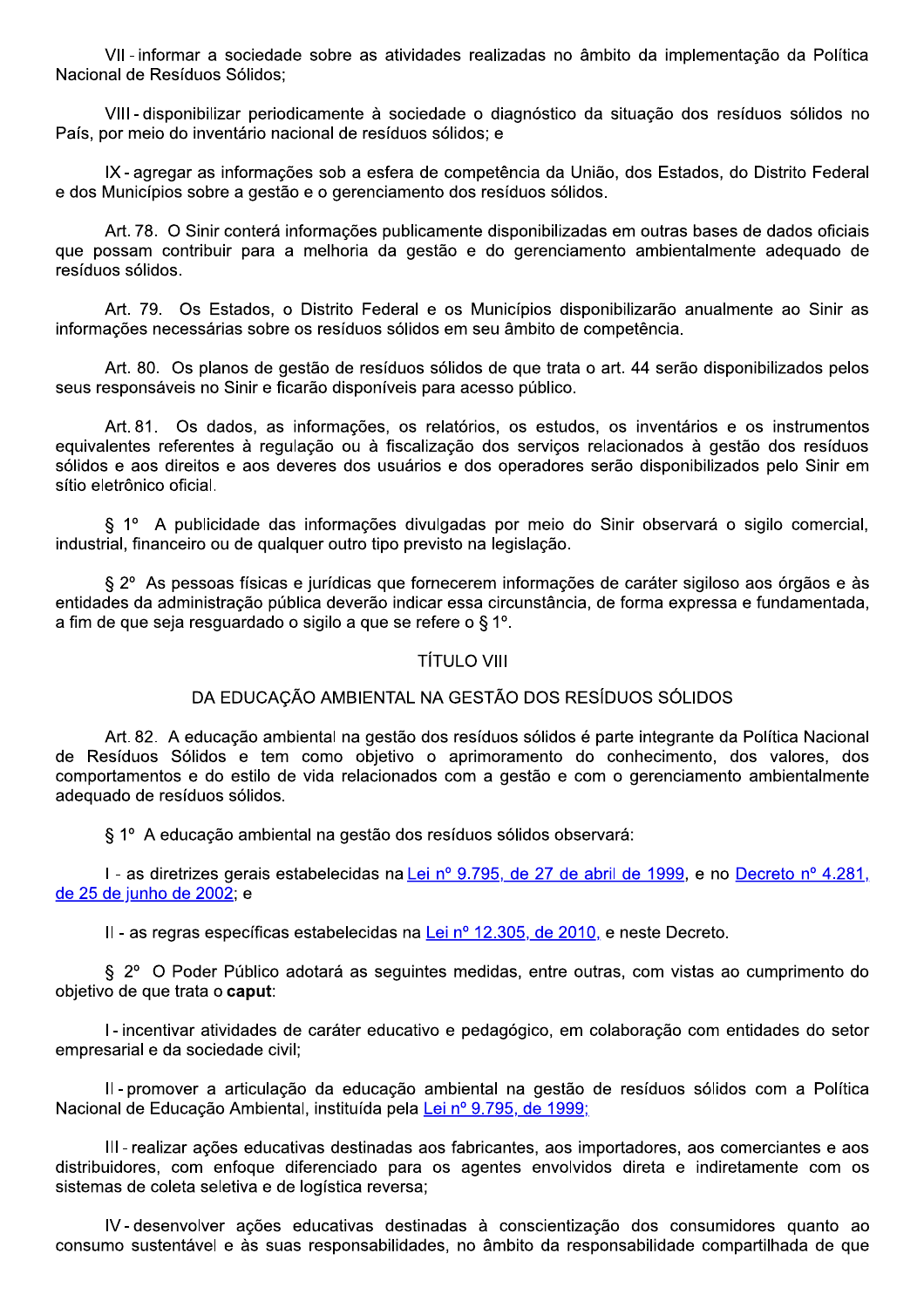trata a Lei nº 12.305, de 2010;

V - promover a capacitação dos gestores públicos para que atuem como multiplicadores nos diversos aspectos da gestão integrada de resíduos sólidos: e

VI - divulgar os conceitos relacionados com:

a) a coleta seletiva;

b) a logística reversa;

c) o consumo consciente; e

d) a minimização da geração de resíduos sólidos.

§ 3° As ações de educação ambiental estabelecidas neste artigo não excluem as responsabilidades dos fornecedores quanto ao dever de informar o consumidor sobre o cumprimento dos sistemas de logística reversa e coleta seletiva instituídos.

### **TÍTULO IX**

### DAS CONDIÇÕES DE ACESSO A RECURSOS

Art. 83. A elaboração dos planos de resíduos sólidos de que tratam o art. 44 deste Decreto e os art. 16 e art. 18 da Lei nº 12.305, de 2010, é condição para que os Estados, o Distrito Federal e os Municípios tenham acesso a recursos da União ou por ela controlados destinados:

I - aos empreendimentos e aos serviços relacionados à gestão de resíduos sólidos; ou

II-à limpeza urbana e ao manejo de resíduos sólidos.

§ 1º O disposto neste artigo aplica-se ao recebimento de benefícios por incentivos ou por financiamentos de entidades federais de crédito ou de fomento.

§ 2º O acesso aos recursos de que trata o caput fica condicionado à comprovação da regularidade fiscal perante a União.

§ 3º Quando destinados à gestão de resíduos sólidos urbanos, a alocação de recursos públicos federais e os financiamentos com recursos da União ou com recursos geridos ou operados por órgãos ou entidades da União serão feitos nos termos do disposto na Lei nº 11.445, de 2007, na Lei nº 14.026, de 2020, e nos seus regulamentos.

Art. 84. A disponibilização de informações atualizadas no Sinir é condição para que os Estados, o Distrito Federal e os Municípios tenham acesso a recursos da União, ou por ela controlados, destinados a empreendimentos, equipamentos e serviços relacionados à gestão de resíduos sólidos.

Parágrafo único. A situação de regularidade em relação ao disposto no caput poderá ser verificada a partir de relatório gerado automaticamente pelo Sinir e considerará a conformidade dos Estados, do Distrito Federal e dos Municípios quanto ao ciclo de declaração mais recente, observados os prazos estabelecidos em ato do Ministério do Meio Ambiente.

# **TÍTULO X**

# DOS INSTRUMENTOS ECONÔMICOS

Art. 85. As iniciativas a que se refere o art. 42 da Lei nº 12.305, de 2010, serão fomentadas por meio das seguintes medidas:

I - incentivos fiscais, financeiros e creditícios;

II - cessão de terrenos públicos;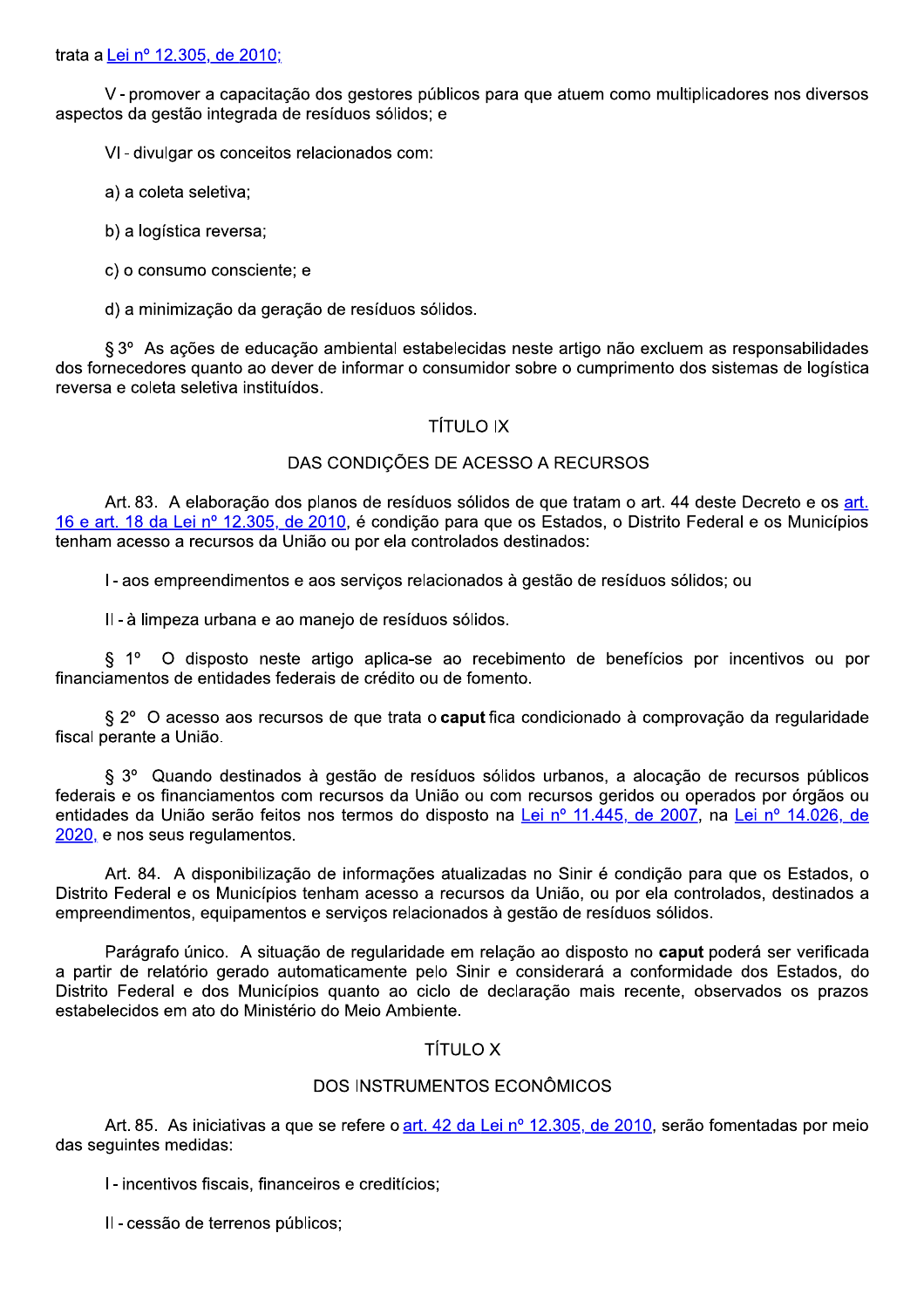III-destinação dos resíduos recicláveis descartados pelos órgãos e pelas entidades da administração pública federal às associações e às cooperativas dos catadores de materiais reutilizáveis e recicláveis, nos termos do disposto nos art. 40 a art. 42;

IV - subvencões econômicas:

V-estabelecimento de critérios, metas e outros dispositivos complementares de sustentabilidade ambiental para as aquisições e contratações públicas;

VI - pagamento por servicos ambientais, na forma prevista na legislação; e

VII-apoio à elaboração de projetos no âmbito de mecanismos decorrentes da Convenção-Quadro das Nações Unidas sobre Mudança do Clima, promulgada pelo Decreto nº 2.652, de 1º de julho de 1998.

Parágrafo único. O Poder Público poderá estabelecer outras medidas indutoras além daquelas previstas no caput.

Art. 86. As instituições financeiras federais poderão criar linhas especiais de financiamento para:

I - aquisição de máquinas e equipamentos utilizados na gestão de resíduos sólidos, realizada por cooperativas ou por outras formas de associação de catadores de materiais reutilizáveis e recicláveis;

II - atividades relacionadas à gestão e ao gerenciamento de resíduos sólidos, incluídas:

a) triagem mecanizada;

b) reutilização;

c) reciclagem;

d) compostagem;

e) recuperação e aproveitamento energético;

f) tratamento de resíduos e disposição final ambientalmente adequada de rejeitos; e

g) atividades de inovação e desenvolvimento:

III - projetos de investimentos em gestão e gerenciamento de resíduos sólidos; e

IV - recuperação de áreas contaminadas por atividades relacionadas à disposição inadequada de resíduos sólidos.

# **TÍTULO XI**

# DISPOSIÇÕES TRANSITÓRIAS

Art. 87. Na hipótese de haver, na data de publicação deste Decreto, sistema de logística reversa com o procedimento a que se refere o art. 24 em andamento, o prazo de que trata o § 1º do referido artigo será de trinta dias, contado da data de publicação deste Decreto.

Parágrafo único. Para fins do disposto no caput, aplica-se o disposto no § 2° do art. 24.

# **TÍTULO XII**

# **DISPOSIÇÕES FINAIS**

Para fins do disposto no inciso I do caput do art. 47 da Lei nº 12.305, de 2010, o Art. 88. deslocamento de material do leito de corpos d'água por meio de dragagem:

I - não será considerado lançamento; e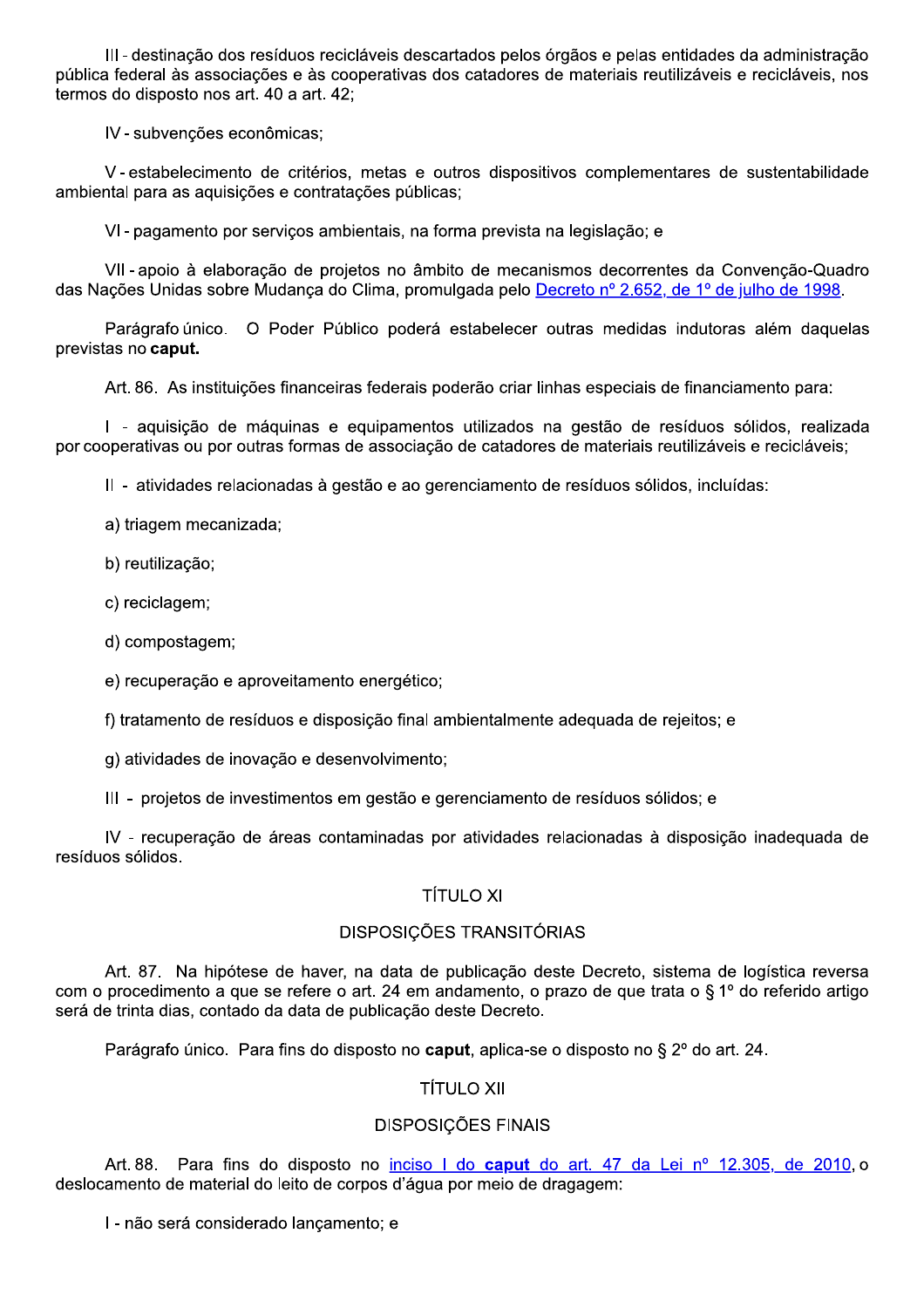II - será objeto de licenciamento ou de autorização do órgão ambiental competente.

Art. 89. Na hipótese de decretação de emergência sanitária, a queima de resíduos poderá ser realizada a céu aberto.

Parágrafo único. A queima de resíduos de que trata o caput deverá ser e autorizada e acompanhada pelos órgãos competentes do Sisnama, do SNVS e, quando couber, do Suasa.

Art. 90. O Decreto nº 6.514, de 22 de julho de 2008, passa a vigorar com as seguintes alterações:

IX - lançar resíduos sólidos ou rejeitos em praias, no mar ou em quaisquer recursos hídricos;

X - lancar resíduos sólidos ou reieitos in natura a céu aberto, excetuados os resíduos de mineração, ou depositá-los em unidades inadequadas, não licenciadas para a atividade;

XI-queimar resíduos sólidos ou rejeitos a céu aberto ou em recipientes, instalações e equipamentos não licenciados para a atividade:

XII-descumprir obrigação prevista no sistema de logística reversa implementado nos termos do disposto na Lei nº 12.305, de 2010, em conformidade com as responsabilidades específicas estabelecidas para o referido sistema;

XIII-deixar de segregar resíduos sólidos na forma estabelecida para a coleta seletiva, quando a referida coleta for instituída pelo titular do serviço público de limpeza urbana e manejo de resíduos sólidos;

XIV-destinar resíduos sólidos urbanos à recuperação energética em desconformidade com o disposto no § 1º do art. 9º da Lei nº 12.305, de 2010, e no seu regulamento;

XV-deixar de atualizar e disponibilizar ao órgão municipal competente e a outras autoridades informações completas sobre a execução das ações do sistema de logística reversa sobre sua responsabilidade

XVI- deixar de atualizar e disponibilizar ao órgão municipal competente, ao órgão licenciador do Sisnama e a outras autoridades informações completas sobre a implementação e a operacionalização do plano de gerenciamento de resíduos sólidos sob a sua responsabilidade; e

XVII-deixar de cumprir as regras sobre registro, gerenciamento e informação de que trata o § 2º do art. 39 da Lei nº 12.305, de 2010.

§ 1º As multas de que tratam os incisos I a XI do caput serão aplicadas após laudo de constatação.

§ 2° Os consumidores que descumprirem as obrigações previstas nos sistemas de logística reversa e de coleta seletiva ficarão sujeitos à penalidade de advertência.

§ 3º Na hipótese de reincidência no cometimento da infração prevista no § 2º, poderá ser aplicada a penalidade de multa no valor de R\$ 50,00 (cinquenta reais) a R\$ 500,00 (quinhentos reais).

§ 4° A multa a que se refere o § 3° poderá ser convertida em serviços de preservação, melhoria e recuperação da qualidade do meio ambiente.